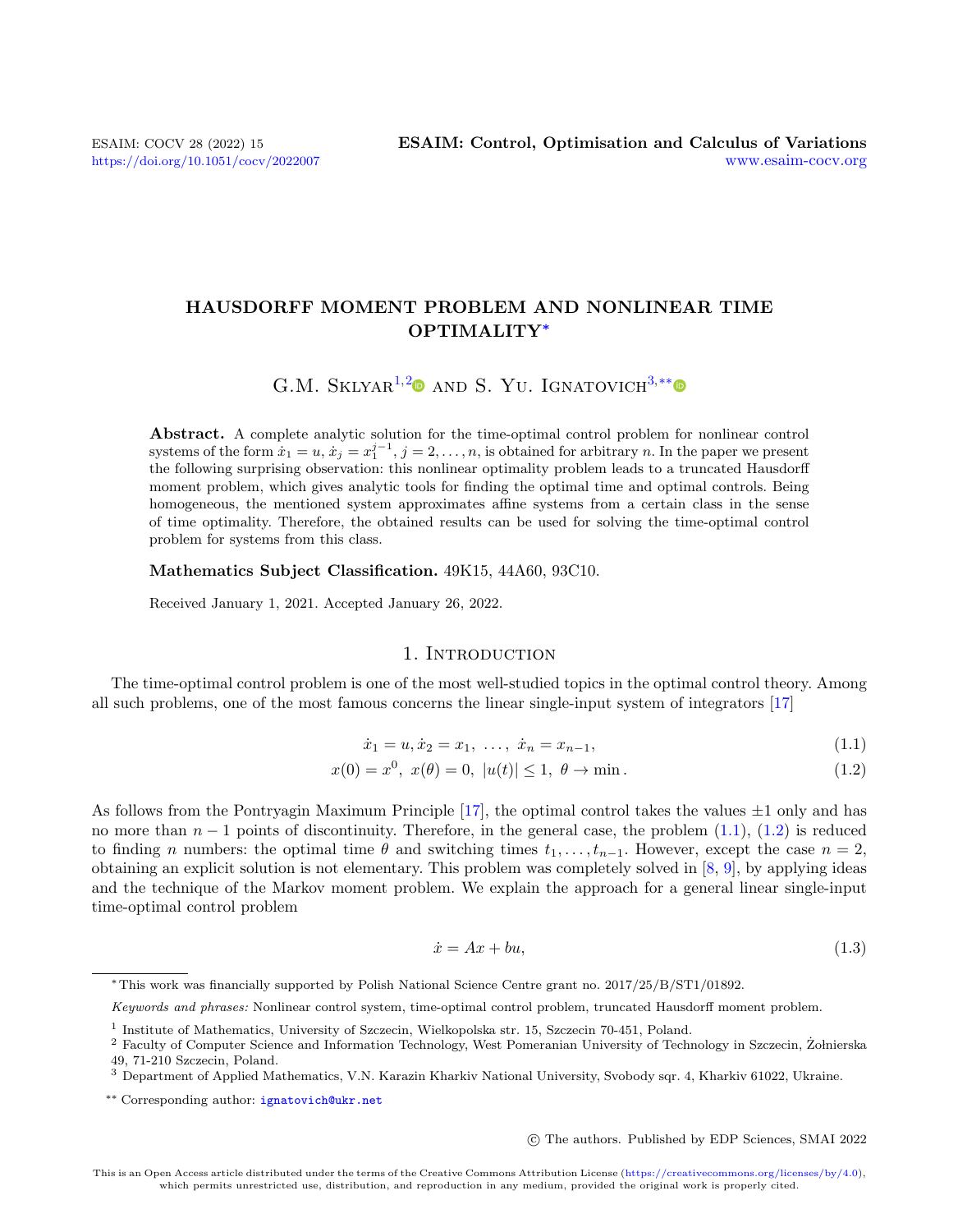### 2 G.M. SKLYAR AND S. YU. IGNATOVICH

<span id="page-1-1"></span>
$$
x(0) = x^{0}, \ x(\theta) = 0, \ |u(t)| \le 1, \ \theta \to \min. \tag{1.4}
$$

Applying the Cauchy formula for a trajectory, we obtain the following conditions for the optimal control,

<span id="page-1-0"></span>
$$
x_j^0 = \int_0^\theta g_j(t)u(t)dt, \quad j = 1, \dots, n, \quad |u(t)| \le 1,
$$
\n(1.5)

where  $g(t) = -e^{-At}b$ , which can be interpreted as a classical Markov moment problem [\[13,](#page-25-3) [15\]](#page-25-4). Supplemented by the optimality requirement  $\theta \to \min$ , the problem [\(1.5\)](#page-1-0) turns into a Markov moment min-problem introduced in [\[8\]](#page-25-1). In particular, the problem  $(1.1)$ – $(1.2)$  is equivalent to the *power* Markov moment min-problem

<span id="page-1-2"></span>
$$
(-1)^{j}(j-1)!x_{j}^{0} = \int_{0}^{\theta} t^{j-1}u(t)dt, \quad j = 1, \dots, n, \quad |u(t)| \le 1, \ \theta \to \min.
$$
 (1.6)

An idea to apply the moment problem theory to control problems was originated by N.N. Krasovskiı̆ [\[11,](#page-25-5) [12\]](#page-25-6), who used the results of M. G. Kreĭn in the abstract moment  $L$ -problem [\[1\]](#page-24-0). As was mentioned above, V.I. Korobov and G.M. Sklyar [\[8,](#page-25-1) [9\]](#page-25-2) found out that for the linear time-optimal control problem [\(1.3\)](#page-0-6)–[\(1.4\)](#page-1-1) the Markov moment problem is applicable. In [\[8\]](#page-25-1) they obtained a complete analytic solution of the problem [\(1.6\)](#page-1-2), which is equivalent to  $(1.1)$ – $(1.2)$ . The heart of the solution is as follows: For any n, two special polynomials in one variable with coefficients explicitly expressed via  $x^0$  are found. The maximum of real roots of these polynomials coincides with the optimal time  $\hat{\theta}$ . After finding  $\hat{\theta}$ , the switching times can be found as roots of another polynomial with coefficients explicitly expressed *via*  $\theta$  and  $x^0$ . Details of the algorithm and further references can be found also in [\[10\]](#page-25-7).

Thus, regardless of system's dimension, the solution of the time-optimal control problem  $(1.1)$ – $(1.2)$  is reduced to finding roots of two polynomials in one variable.

As was proved in  $[9, 18]$  $[9, 18]$  $[9, 18]$ , the integrator system  $(1.1)$  plays a special role since it approximates an arbitrary controllable linear system  $(1.3)$  in the following sense. Denote by  $(\theta_x, \hat{u}_{x0}(t))$  and  $(\theta_x, u_{x0}(t))$  the optimal times and the optimal controls for the problems  $(1.1)$ – $(1.2)$  and  $(1.3)$ – $(1.4)$  respectively. It can be shown that, after some change of variables  $y = Fx$  in the system [\(1.3\)](#page-0-6), the optimal times and optimal controls in the problems  $(1.1)$ – $(1.2)$  and  $(1.3)$ – $(1.4)$  become equivalent as  $x^0 \rightarrow 0$ , that is

<span id="page-1-4"></span>
$$
\frac{\widehat{\theta}_{x^0}}{\theta_{Fx^0}} \to 1, \quad \frac{1}{\theta} \int_0^{\theta} |\widehat{u}_{x^0}(t) - u_{Fx^0}(t)| \, \mathrm{d}t \to 0 \quad \text{as } x^0 \to 0,\tag{1.7}
$$

where  $\theta = \min{\lbrace \theta_{x^0}, \theta_{Fx^0} \rbrace}$ . This means that locally, in a neighborhood of the origin, the optimal time and the optimal control for the system  $(1.1)$  approximates the optimal time and the optimal control for the general linear autonomous system  $(1.3)$ . Moreover, it turns out that the solution of the general problem  $(1.3)$ – $(1.4)$  can be found by successive solving the time-optimal control problems for the system [\(1.1\)](#page-0-4).

Similar analysis of the time optimality for nonlinear systems is much more sophisticated, even if one restricts himself by the time-optimal control problems for affine single-input systems

<span id="page-1-5"></span><span id="page-1-3"></span>
$$
\dot{x} = a(x) + b(x)u, \quad a(0) = 0,\tag{1.8}
$$

$$
x(0) = x^{0}, \ x(\theta) = 0, \ |u(t)| \le 1, \ \theta \to \min,
$$
\n(1.9)

where the condition  $a(0) = 0$  means that the origin, which is a final point, is an equilibrium of the system. We assume that the vector fields  $a(x)$  and  $b(x)$  are real analytic in a neighborhood of the origin. Unlike the linear case, the Pontryagin Maximum Principle does not allow describing exactly the class of possible optimal controls. Thus, it seems reasonable to solve the "simplest" nonlinear time-optimal problems, and then use their solutions for approximation.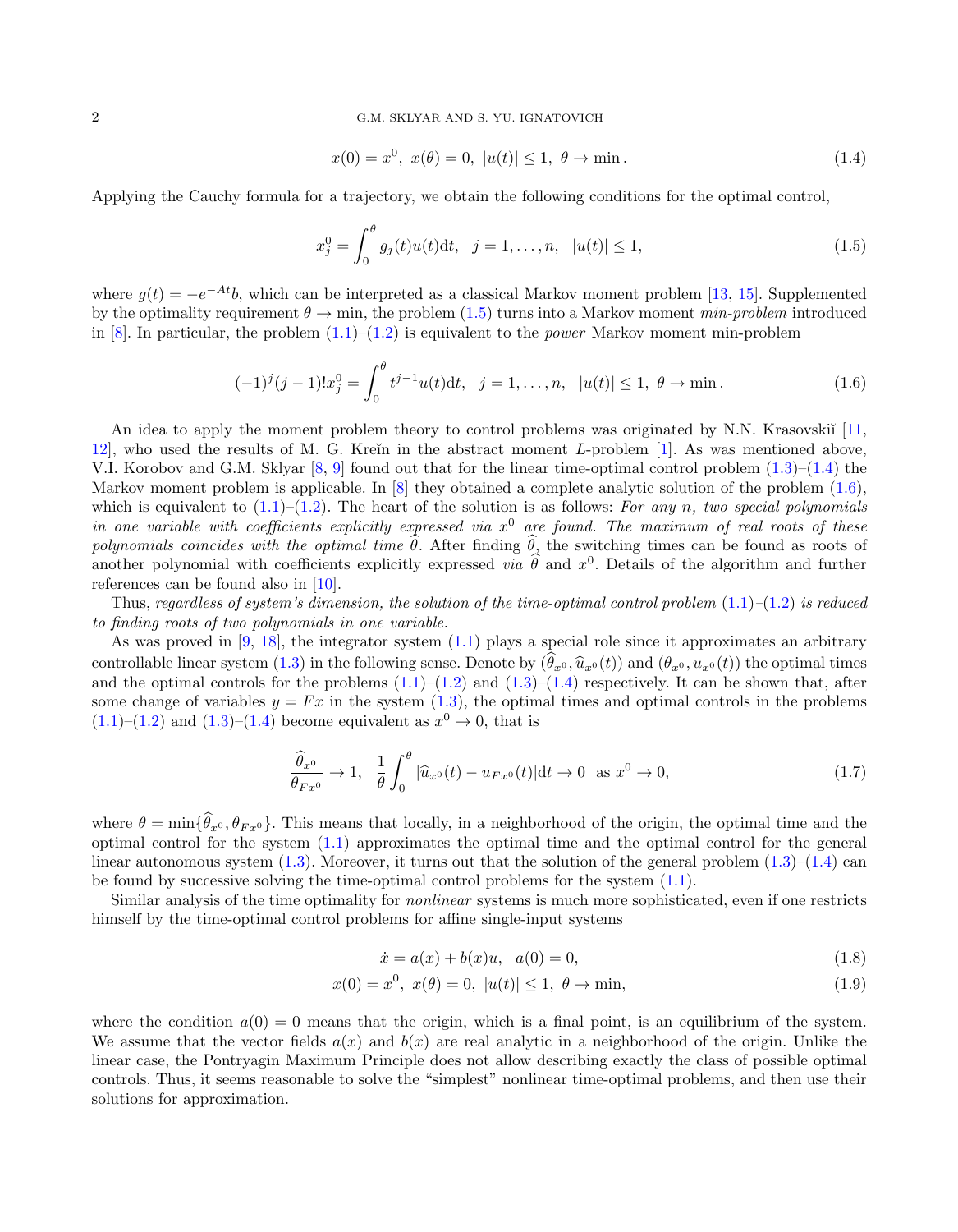When considering affine systems  $(1.8)$ , we are led to a *nonlinear* Markov moment problem  $[5, 19]$  $[5, 19]$  $[5, 19]$ 

<span id="page-2-1"></span>
$$
x^{0} = \sum_{k \ge 1, m_{i} \ge 0} v_{m_{1}...m_{k}} \xi_{m_{1}...m_{k}}(\theta, u), \quad |u(t)| \le 1,
$$
\n(1.10)

where  $\xi_{m_1...m_k}(\theta, u)$  are nonlinear functionals of u of the form

<span id="page-2-0"></span>
$$
\xi_{m_1...m_k}(\theta, u) = \int_0^{\theta} \int_0^{\tau_1} \cdots \int_0^{\tau_{k-1}} \prod_{i=1}^k \tau_i^{m_i} u(\tau_i) d\tau_k \cdots d\tau_1.
$$
\n(1.11)

We refer to  $(1.11)$  as *nonlinear power moments*. Vector coefficients  $v_{m_1...m_k} \in \mathbb{R}^n$  are found by use of values of a and b and all their derivatives at the origin. For the linear system  $(1.3)$ , the representation  $(1.10)$  reads

$$
x^{0} = \sum_{m=0}^{\infty} v_{m} \xi_{m}(\theta, u) = \sum_{m=0}^{\infty} \frac{(-1)^{m+1}}{m!} A^{m} b \int_{0}^{\theta} \tau^{m} u(\tau) d\tau,
$$

which coincides with  $(1.5)$ . Using this representation, in [\[19\]](#page-25-9) we described a class of nonlinear systems  $(1.8)$  that can be approximated by linear ones in the sense close to  $(1.7)$ : after some change of variables in the system  $(1.8)$ , optimal times and optimal controls in the problems  $(1.1)$ – $(1.2)$  and  $(1.8)$ – $(1.9)$  become equivalent as  $x^0 \rightarrow 0$ . We called such systems *essentially linear*.

In the general case, as a class of the simplest systems that approximate arbitrary affine systems in the sense of time optimality mentioned above, homogeneous systems should be considered. For homogeneous systems, the representation  $(1.10)$  has the form

<span id="page-2-2"></span>
$$
x_j^0 = \sum_{m_1 + \dots + m_k + k = w_j} (v_{m_1 \dots m_k})_j \xi_{m_1 \dots m_k}(\theta, u), \ j = 1, \dots, n,
$$
\n(1.12)

where  $1 \leq w_1 \leq \cdots \leq w_n$  are some integers. Let us notice that one limiting case of the representation [\(1.12\)](#page-2-2) is when the right hand side of  $(1.12)$  contains the unique one-dimensional integral, as in  $(1.6)$ ; it corresponds to the linear integrator system [\(1.1\)](#page-0-4). The opposite limiting case is when the right hand side contains the unique multiple integral of maximal multiplicity; one can show that this is possible if

$$
x_1^0 = -\int_0^\theta u(\tau) d\tau,
$$
  
\n
$$
x_j^0 = (-1)^j (j-1)! \int_0^\theta \cdots \int_0^{\tau_{j-2}} \prod_{i=1}^{j-1} u(\tau_i) d\tau_{j-1} \cdots d\tau_1. \quad j = 2, \dots, n.
$$
\n(1.13)

This representation corresponds to the system

<span id="page-2-3"></span>
$$
\dot{x}_1 = u, \quad \dot{x}_2 = x_1, \quad \dot{x}_3 = x_1^2, \quad \dots, \quad \dot{x}_n = x_1^{n-1}, \tag{1.14}
$$

where the right hand sides of all equations, except the first one, include sequential powers of the variable  $x_1$ . Thus, from the moment problem point of view, this system seems to be one of the simplest nonlinear systems, for which the time-optimal problem can be successfully solved. In [\[21\]](#page-25-10), we described the class of possible optimal controls (even for slightly more general systems than [\(1.14\)](#page-2-3)). In this paper we present, in a certain sense, a complete solution of the time-optimal problem for the system [\(1.14\)](#page-2-3).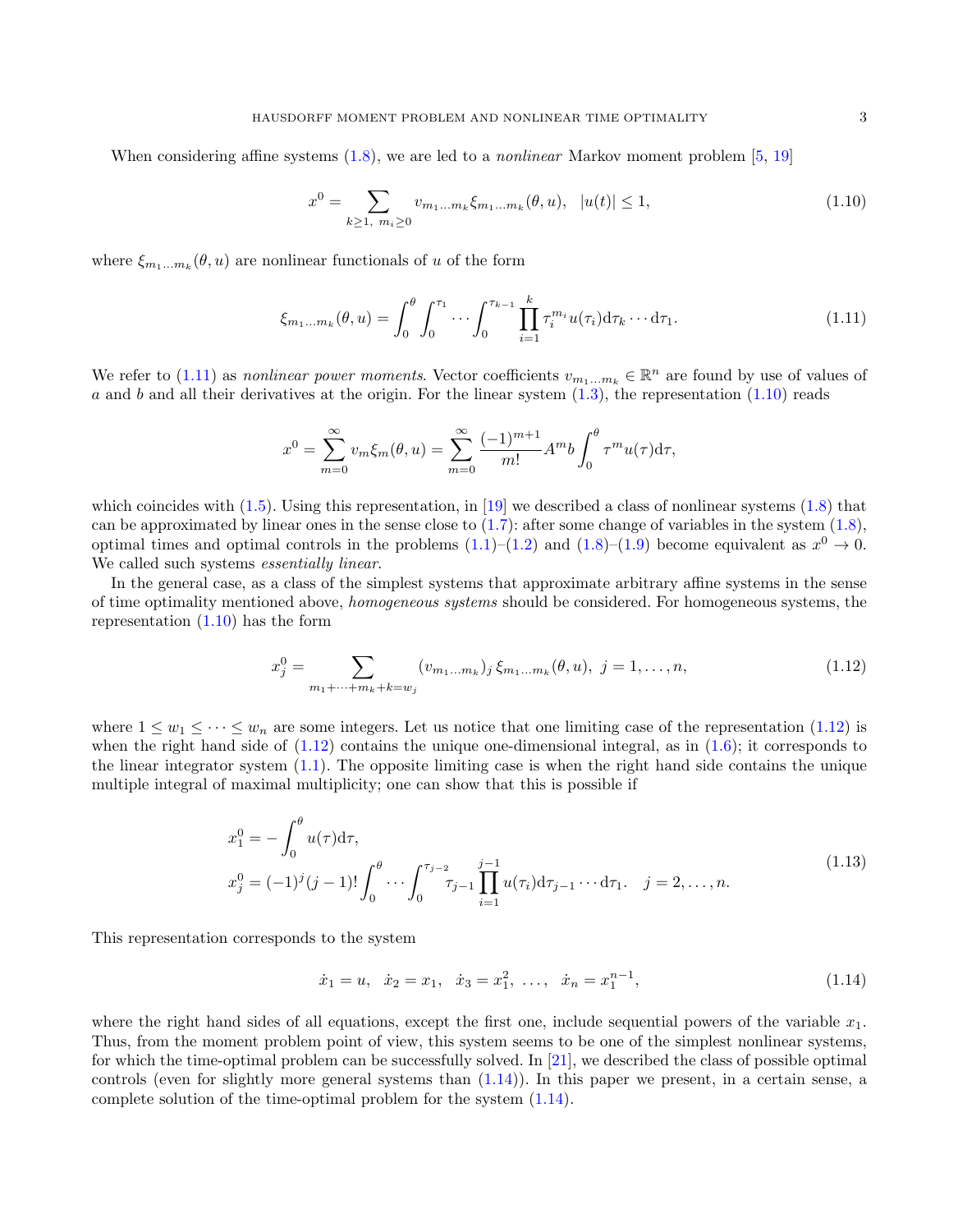As a homogeneous system, [\(1.14\)](#page-2-3) approximates a certain class of affine systems in the sense of time optimality  $[20]$ . Among affine systems  $(1.8)$ , they are such that

$$
\text{Lin}\{b(0)\} + \text{Lin}\{\text{ad}^{j}_{b}a(0)\}_{j=1}^{n-1} = \mathbb{R}^{n}, \quad [\text{ad}^{m_{1}}_{a}b, \dotsb, \text{ad}^{m_{k-1}}_{a}b, \text{ad}^{m_{k}}_{a}b] \dotsb](0) \in \text{Lin}\{b(0)\} + \text{Lin}\{\text{ad}^{j}_{b}a(0)\}_{j=1}^{m-2},
$$

for all  $k \ge 1$ ,  $m_1 + \cdots + m_k \ge 2$  such that  $m = m_1 + \cdots + m_k + k \le n$  [\[21\]](#page-25-10). Here Lin denotes the linear span of a set of vectors in  $\mathbb{R}^n$ , the notation [ $\cdot$ , ·] means the Lie bracket,  $[d(x), c(x)] = c_x(x)d(x) - d_x(x)c(x)$ , and  $ad_c^0 d(x) =$  $d(x)$ ,  $ad_c^{k+1}d(x) = [c(x), ad_c^k d(x)], k \ge 0$ . (Actually, the approach can be generalized to non-autonomous affine systems.) Each such system after some appropriate change of variables takes the form

<span id="page-3-0"></span>
$$
\begin{aligned} \dot{x}_1 &= u + p_1(x) + q_1(x)u, \\ \dot{x}_j &= x_1^{j-1} + p_j(x) + q_j(x)u, \ j = 2, \dots, n, \end{aligned} \tag{1.15}
$$

where  $p_j(x)$ ,  $q_j(x)$  are real analytic functions such that their Taylor series contain terms  $x_1^{k_1} \cdots x_n^{k_n}$  with  $k_1 +$  $2k_2 + \cdots + nk_n \geq j, j = 1, \ldots, n$ . An approximation in the sense of time optimality is close to [\(1.7\)](#page-1-4): the optimal times and optimal controls for systems  $(1.15)$  and  $(1.14)$  are equivalent as  $x^0 \to 0$ . It would be interesting to find conditions under which the successive approximation method is applicable for solving the time-optimal problem for systems  $(1.15)$ , where the time-optimal problem for the system  $(1.14)$  is solved on each step, like the case of linear systems studied in [\[18\]](#page-25-8). One can think of the solution of the time-optimal problem for the system [\(1.14\)](#page-2-3) as the first step in solving the time-optimal problems for general nonlinear affine systems.

In the present paper we concentrate on solving the time-optimal control problem for the system [\(1.14\)](#page-2-3). The crucial point of our study is the following surprising observation: this optimality problem, like  $(1.1)$ ,  $(1.2)$ , leads to a moment problem, however, in this case we deal with the classical truncated Hausdorff moment problem [\[6,](#page-25-12) [13\]](#page-25-3). This allows us to use profound ideas and methods of the classical moment theory and, as a result, leads to finding an analytic solution of the time-optimal control problem for the system [\(1.14\)](#page-2-3).

The solution we have found can be summarized as follows. For any  $n$ , depending on its parity, an optimal control can be one of four or five types only. For each type, in order to find the optimal time one needs to solve a system of at most two special polynomial equations in two variables with coefficients explicitly expressed via  $x^0$  (in some cases, only one polynomial equation in one variable should be solved). Thus, regardless of system's dimension, the solution of the time-optimal control problem for the system [\(1.14\)](#page-2-3) is reduced to solving a certain polynomial equation or a certain system of two polynomial equations.

The rest of the paper is organized as follows. In Section [2](#page-3-1) a preliminary discussion is given. In Section [3](#page-6-0) we apply these results to the system [\(1.14\)](#page-2-3) and demonstrate how the truncated Hausdorff moment problem arises. Further we specify the statement of the Hausdorff moment problem for generic points  $x^0$  and describe solvability conditions in Lemma [3.1.](#page-9-0) In Section [4](#page-14-0) we formulate the main result of the paper (Thm. [4.2\)](#page-18-0) and propose an algorithm for finding optimal controls. Section [5](#page-18-1) contains several illustrative examples. In Section [6](#page-22-0) we formulate some open questions. In Appendix [A](#page-23-0) we recall solvability conditions for a classical truncated Hausdorff moment problem and explain their connection with the results of Lemma [3.1.](#page-9-0)

### 2. Preliminary discussion

<span id="page-3-1"></span>We consider the following time-optimal control problem

$$
\dot{x}_1 = u, \quad \dot{x}_j = x_1^{j-1}, \quad j = 2, \dots, n,\tag{2.1}
$$

$$
x(0) = x^{0}, \ x(\theta) = 0, \ |u(t)| \le 1, \ \theta \to \min. \tag{2.2}
$$

The case  $n = 2$  concerns the linear system

<span id="page-3-3"></span><span id="page-3-2"></span> $\dot{x}_1 = u, \quad \dot{x}_2 = x_1.$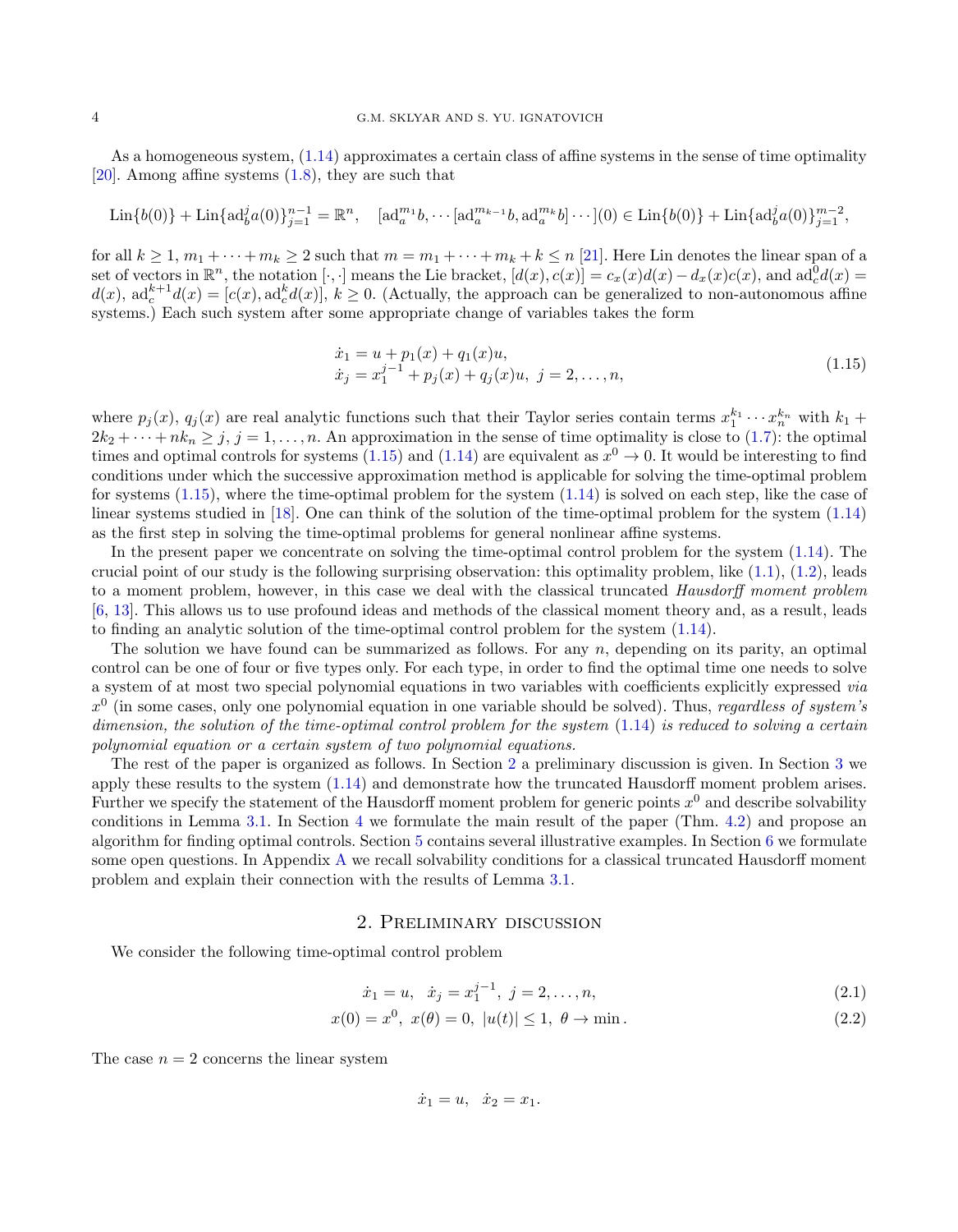It is well known  $\left[17\right]$  that optimal controls take values  $\pm 1$  only and have no more than one switching point. The case  $n = 3$  deals with the nonlinear system with quadratic right hand side

$$
\dot{x}_1 = u, \quad \dot{x}_2 = x_1, \quad \dot{x}_3 = x_1^2.
$$

The time-optimal problem for this system was completely solved in [\[20\]](#page-25-11). It was shown that optimal controls take values  $\pm 1$  and 0 only. More specifically, the controllability domain is broken into two subsets with nonempty interior: the first one contains points  $x^0$  which correspond to optimal controls taking values  $\pm 1$  (bang-bang) and the second one contains points  $x^0$  which correspond to optimal controls taking values  $\pm 1$  and 0 (singular). It was shown that, outside a set of zero measure, four possible types of optimal controls are possible and domains corresponding to these types of controls are disjoint.

In the present paper we consider the general case  $n \geq 4$ . In [\[21\]](#page-25-10), the time-optimal problem for a more general class of systems than [\(2.1\)](#page-3-2) was studied and a description of optimal controls was obtained. Here we briefly recall the result for the particular case of the system [\(2.1\)](#page-3-2).

Applying the Pontryagin Maximum Principle  $[17]$  to the problem  $(2.1)$ – $(2.2)$ , we consider a Hamilton-Pontryagin function

$$
H = \psi_0 + \psi_1 u + \sum_{j=2}^n \psi_j x_1^{j-1},
$$

where  $\psi_0 \leq 0$  is a constant, and the dual system of differential equations

$$
\dot{\psi}_1 = -\sum_{j=2}^n \psi_j (j-1) x_1^{j-2}, \quad \dot{\psi}_2 = \dots = \dot{\psi}_n = 0.
$$

Hence,  $\psi_2, \ldots, \psi_n$  are constants. Suppose an optimal control exists; denote it by  $\hat{u}(t)$ . Let  $\hat{x}(t)$  be the corresponding optimal trajectory and  $\hat{\theta}$  be the optimal time. Then, due to Pontryagin Maximum Principle, there exists a function  $\psi_1(t)$  and constants  $\psi_0 \leq 0, \psi_2, \dots, \psi_n$  such that

<span id="page-4-0"></span>
$$
\dot{\psi}_1(t) = -\sum_{j=2}^n \psi_j(j-1)\hat{x}_1^{j-2}(t),
$$
  

$$
\hat{u}(t) = \text{sign}(\psi_1(t)) \text{ if } \psi_1(t) \neq 0
$$
\n(2.3)

and

$$
\psi_0 + |\psi_1(t)| + \sum_{j=2}^n \psi_j \hat{x}_1^{j-1}(t) = 0, \quad t \in [0, \hat{\theta}].
$$

It is convenient to introduce a polynomial  $P(z) = -\psi_0 - \sum_{j=2}^n \psi_j z^{j-1}$ , then

<span id="page-4-1"></span>
$$
|\psi_1(t)| = P(\hat{x}_1(t)), \quad \dot{\psi}_1(t) = P'(\hat{x}_1(t)), \quad t \in [0, \hat{\theta}]. \tag{2.4}
$$

Hence, the Pontryagin Maximum Principle defines  $\hat{u}(t)$  at those points where  $\psi_1(t) \neq 0$ . The question arises how the roots of the function  $\psi_1(t)$  can be located on [0,  $\theta$ ]. Suppose  $P(z)$  is not a constant, then  $\psi_1(t)$  can have roots. If  $\psi_1(\bar{t}) \neq 0$  for some  $\bar{t}$ , then [\(2.3\)](#page-4-0) implies that  $\hat{u}(t)$  equals 1 or −1 and does not change its sign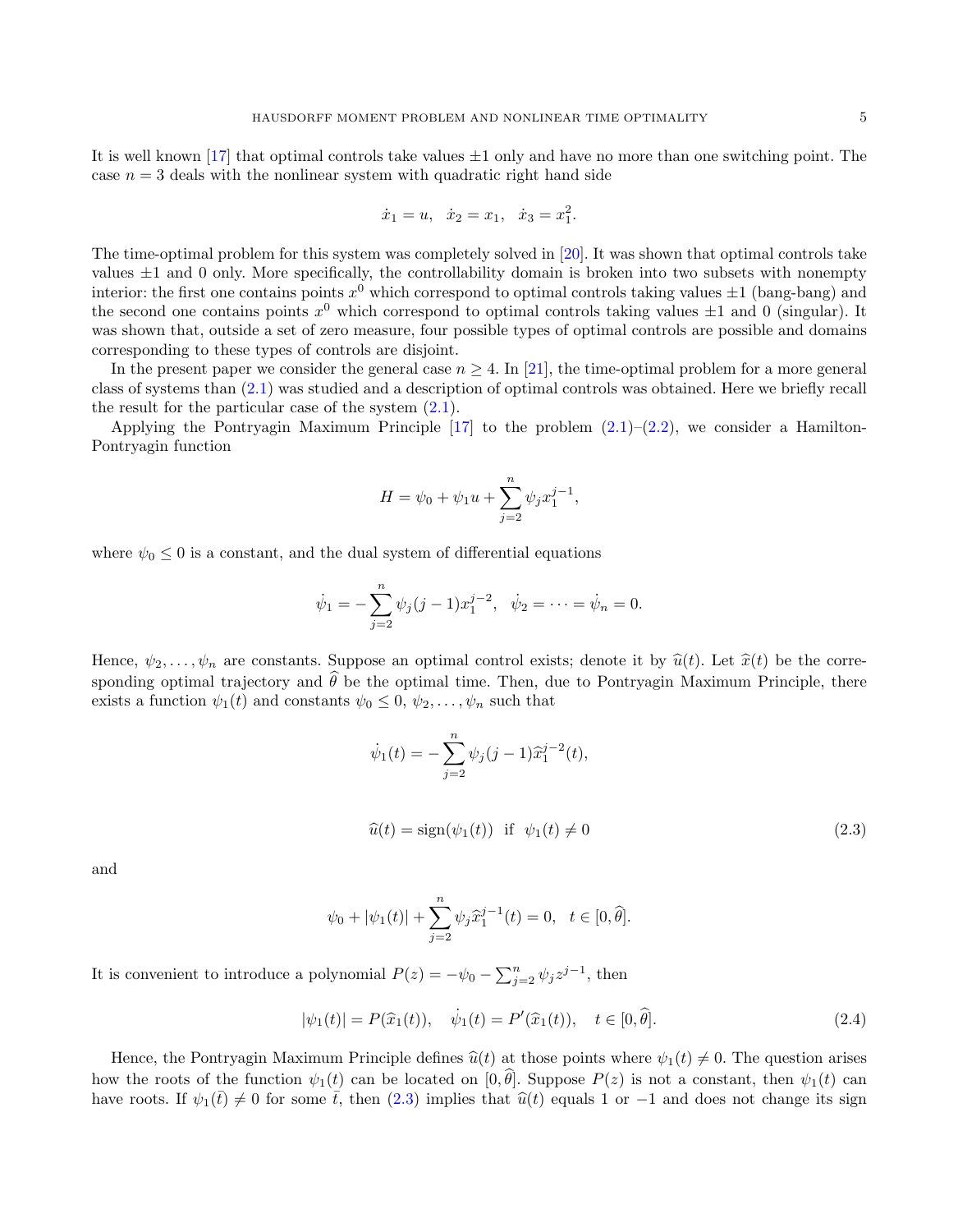

<span id="page-5-0"></span>FIGURE 1. Sketch of a possible graph of  $\hat{x}_1(t)$ .

in some interval  $(\bar{t}-\varepsilon,\bar{t}+\varepsilon)$ . Let  $\bar{t}_1$  and  $\bar{t}_2$  be the roots of  $\psi_1(t)$  closest to  $\bar{t}$  on the left and right, *i.e.*, let  $\psi_1(\bar{t}_1) = \psi_1(\bar{t}_2) = 0$  and  $\psi_1(t) \neq 0$  for  $t \in (\bar{t}_1, \bar{t}_2)$ . Since  $\hat{x}_1(t) = \hat{u}(t)$ , then  $|\hat{x}_1(\bar{t}_2) - \hat{x}_1(\bar{t}_1)| = \bar{t}_2 - \bar{t}_1$ . Hence, [\(2.4\)](#page-4-1) implies that  $\hat{x}_1(\bar{t}_1)$  and  $\hat{x}_1(\bar{t}_2)$  are different roots of the polynomial  $P(z)$ . Moreover, since the polynomial  $P(z)$  has a finite number of different roots, there can exist only finite number of intervals where  $\psi_1(t)$  is nonzero.

On the other hand, if  $\psi_1(t) \equiv 0$  on some interval  $t \in (\alpha, \beta)$ , then  $P(\hat{x}_1(t)) \equiv 0$  and  $P'(\hat{x}_1(t)) \equiv 0$  for  $t \in (\alpha, \beta)$ <br>e to (2.4). Hence in this case  $\hat{x}_1(t)$  is constant (and equals a multiple root of  $P(x)$ ) and there due to [\(2.4\)](#page-4-1). Hence, in this case  $\hat{x}_1(t)$  is constant (and equals a multiple root of  $P(z)$ ) and therefore  $\hat{u}(t) \equiv 0$ for  $t \in (\alpha, \beta)$ .

Therefore, an optimal control takes the values  $\pm 1$  and 0 only and has a finite number of switching points. More specifically,

- if  $\bar{t}$  is a switching point of  $\hat{u}(t)$ , then  $z = \hat{x}_1(\bar{t})$  is a root of  $P(z)$ ;
- if  $\bar{t}$  is a switching point such that  $\hat{u}(\bar{t}-0) = 0$  or  $\hat{u}(\bar{t}+0) = 0$ , then  $z = \hat{x}_1(\bar{t})$  is a multiple root of  $P(z)$ ;
- $-P(\hat{x}_1(t)) > 0$  for  $t \in [0, \hat{\theta}],$  i.e.,  $\hat{x}_1(t)$  belongs to the connected component of the set  $\{z : P(z) \geq 0\}$ containing the point  $z = 0$ .

Informally, the first component of the optimal trajectory  $\hat{x}_1(t)$  moves between the roots of  $P(z)$ , where the sign of the optimal control changes, and the optimal control equals zero on a time interval when  $\hat{x}_1(t)$  is at a multiple root of  $P(z)$ .

As was shown in [\[21\]](#page-25-10), this conclusion can be strengthened. Namely, it turns out that  $\hat{x}_1(t)$  cannot take any value more than twice, except the case when  $\hat{x}_1(0) = 0$ ; in the latter case zero value can be taken thrice.

Finally, we mention that an optimal control is not unique in general. However, as was shown in [\[21\]](#page-25-10), an optimal control can be chosen in the "stair-step form", which can be described as follows. For definiteness, let  $x_1^0 \geq 0$ . Then a "stair-step" control equals 1 in some time interval, then switches to 0 and -1 several times, and finally switches to 1. Two first and two last intervals of constancy of the optimal control can be empty. In Figure [1](#page-5-0) we give a sketch of a possible graph of  $\hat{x}_1(t)$ ; the optimal control can be easily restored from the equality  $\hat{x}_1(t) = \hat{u}(t)$ .

In order to express the result more precisely and formally, we introduce the following notation for the constant functions taking values  $\pm 1$  and 0

$$
p_a(t) \equiv 1, \quad m_a(t) \equiv -1, \quad n_a(t) \equiv 0, \quad t \in [0, a],
$$

where the sub-index  $a \geq 0$  is used to indicate a length of function's domain. In order to write piecewise constant functions, we use the notation  $\circ$  of the concatenation operation

$$
(\varphi^1 \circ \varphi^2)(t) = \begin{cases} \varphi^1(t) & \text{for } t \in [0, t_1), \\ \varphi^2(t - t_1) & \text{for } t \in [t_1, t_1 + t_2]. \end{cases}
$$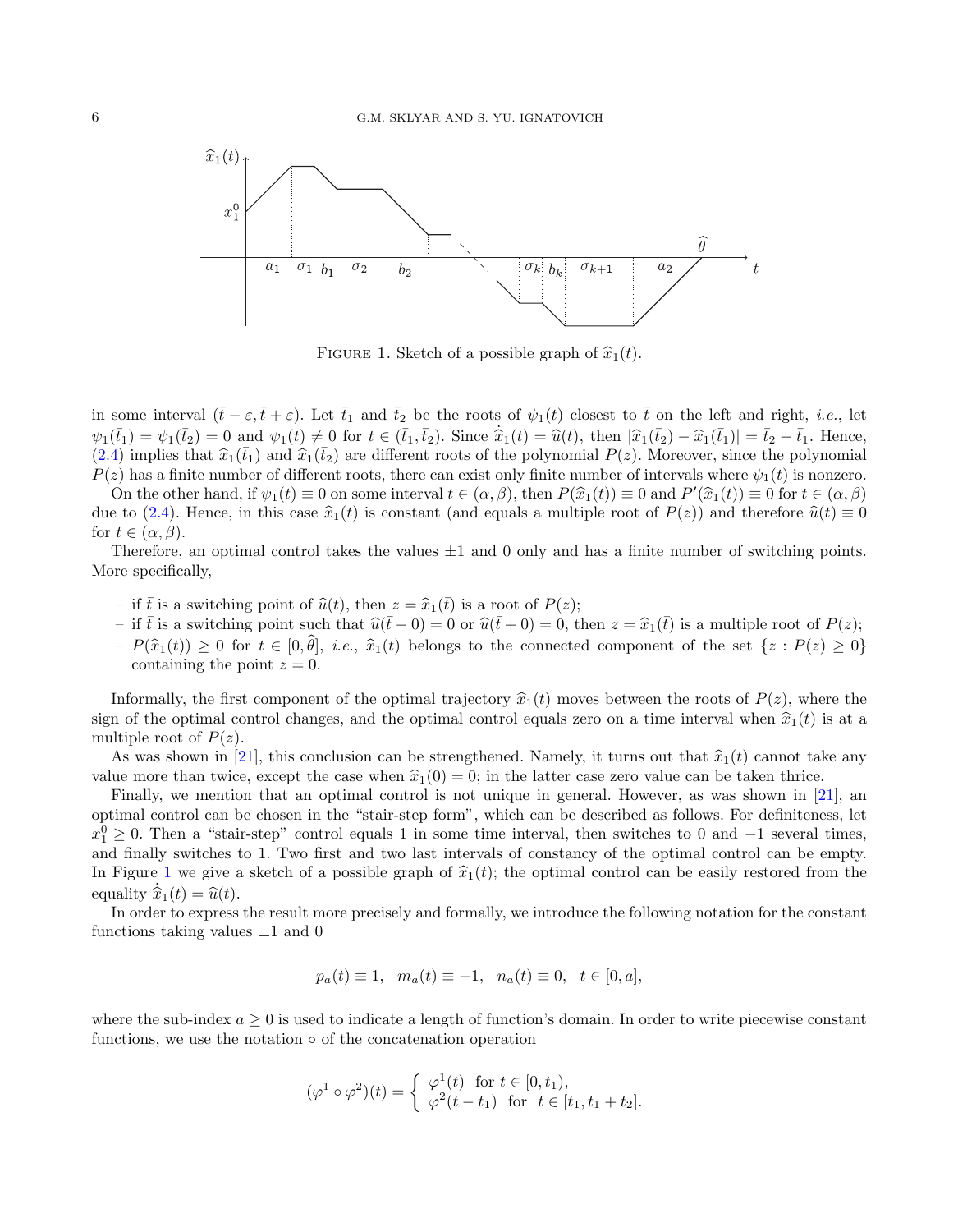Then an optimal control  $\hat{u}(t)$  can be expressed as

<span id="page-6-1"></span>
$$
\widehat{u}(t) = (p_{a_1} \circ n_{\sigma_1} \circ m_{b_1} \circ \cdots \circ n_{\sigma_k} \circ m_{b_k} \circ n_{\sigma_{k+1}} \circ p_{a_2})(t), \tag{2.5}
$$

where  $k \geq 1$ ,  $a_1, a_2 \geq 0$ ,  $b_1, \ldots, b_k > 0$  and  $\sigma_1 \geq 0$ ,  $\sigma_{k+1} \geq 0$ ,  $\sigma_2, \ldots, \sigma_k > 0$ . The optimal time equals

<span id="page-6-6"></span>
$$
\widehat{\theta} = a_1 + a_2 + \sum_{s=1}^{k} b_s + \sum_{s=1}^{k+1} \sigma_s.
$$
\n(2.6)

Additionally,  $\hat{u}(t)$  obviously cannot be zero on its last interval of constancy, *i.e.*,

<span id="page-6-7"></span>if 
$$
a_2 = 0
$$
, then  $\sigma_{k+1} = 0$ . (2.7)

Besides, it is impossible that  $\hat{x}_1(t) \equiv 0$  and  $\hat{u}(t) \equiv 0$  for some time interval. Otherwise, this time interval can be safely discarded, and the general time of motion will decrease. This requirement can be written as

<span id="page-6-2"></span>
$$
x_1^0 + a_1 \neq b_1 + \dots + b_j, \quad j = 1, \dots, k - 1. \tag{2.8}
$$

Finally, since  $\hat{x}_1(0) = x_1^0$  and  $\hat{x}_1(\theta) = 0$ , we get

<span id="page-6-5"></span>
$$
x_1^0 + a_1 + a_2 = b_1 + \dots + b_k. \tag{2.9}
$$

The properties described above also restrict the number of switching points for an optimal control. Namely, for the control [\(2.5\)](#page-6-1), the polynomial  $P(z)$  definitely has  $k-1$  multiple roots plus, maybe, one or two roots, which may be multiple or single (depending on vanishing  $a_1$ ,  $a_2$  and  $\sigma_1$ ,  $\sigma_{k+1}$ ). Since  $P(z)$  is of degree  $n-1$ , we derive an estimate for k. A more detailed study is given in the next section.

# 3. Time-optimal control problem as a Hausdorff moment **PROBLEM**

<span id="page-6-0"></span>In this section we show that the problem  $(2.1)$ – $(2.2)$  leads to a Hausdorff moment problem. First, we provide some preliminary calculations. We suppose that  $x_1^0 \geq 0$ ; for the case  $x_1^0 < 0$  see Remark [4.3.](#page-18-2)

Substituting the optimal control [\(2.5\)](#page-6-1) to the Cauchy problem  $\dot{x}_1 = u(t)$ ,  $x_1(0) = x_1^0$ , we obtain the first component of the optimal trajectory  $\hat{x}_1(t)$ . We get

<span id="page-6-3"></span>
$$
\widehat{x}_1(t) = (i_{a_1}^{z_0} \circ c_{\sigma_1}^{z_1} \circ d_{b_1}^{z_1} \circ \cdots \circ c_{\sigma_k}^{z_k} \circ d_{b_k}^{z_k} \circ c_{\sigma_{k+1}}^{z_{k+1}} \circ i_{a_2}^{z_{k+1}})(t),
$$
\n(3.1)

where we use the notation

$$
i_a^z(t)=t+z,\ \ d_a^z(t)=-t+z,\ \ c_a^z(t)\equiv z,\ \ t\in[0,a],
$$

and

<span id="page-6-4"></span>
$$
z_0 = x_1^0, \quad z_1 = z_0 + a_1, \quad z_{j+1} = z_j - b_j, \quad j = 1, \dots, k. \tag{3.2}
$$

In particular, [\(2.8\)](#page-6-2) implies that  $z_2, \ldots, z_k \neq 0$ .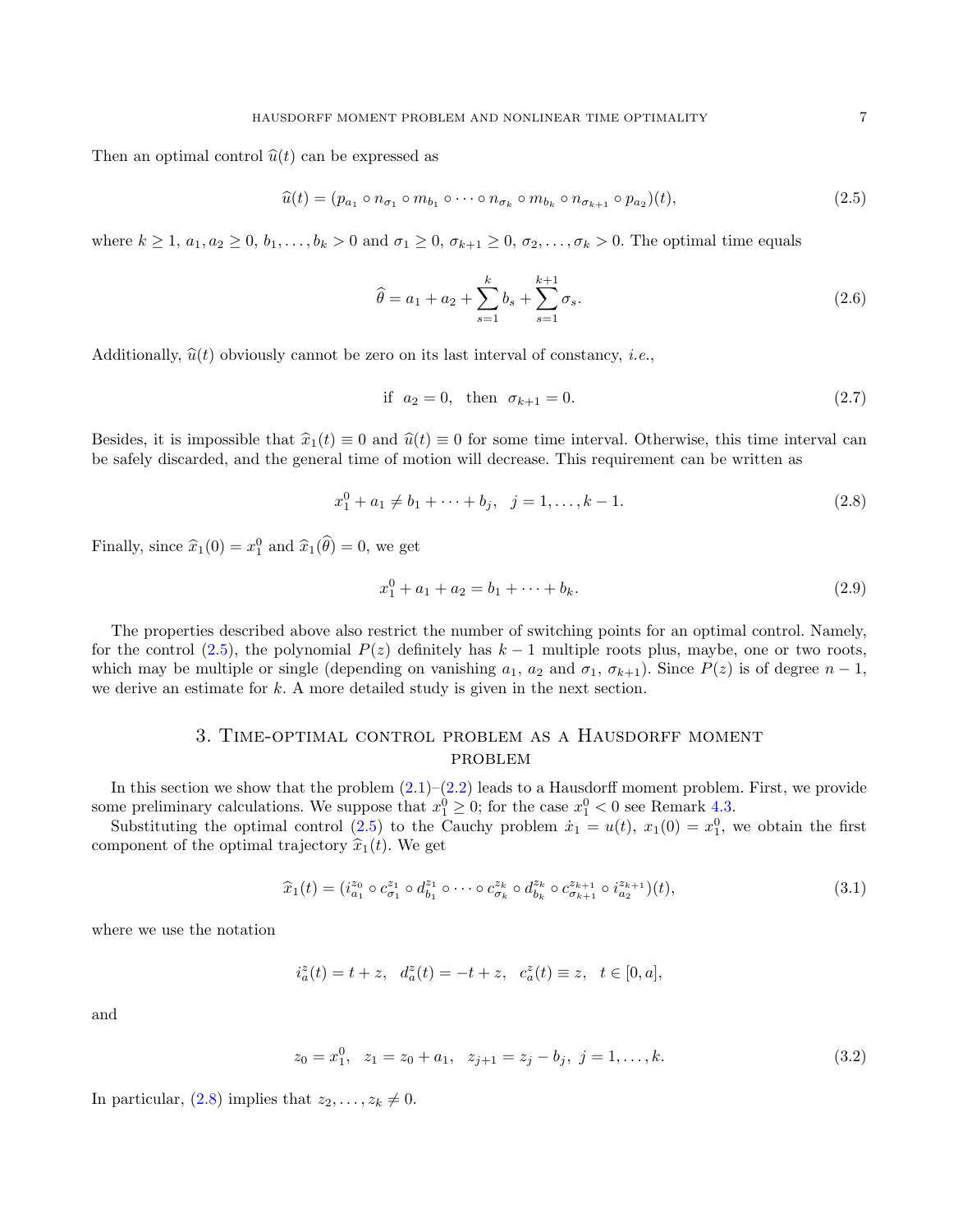Now, substituting  $\hat{x}_1(t)$  to the Cauchy problems  $\dot{x}_j = \hat{x}_1^{j-1}(t)$ ,  $x_j(0) = x_j^0$  and taking into account the end conditions  $x_j(\widehat{\theta}) = 0$ , we get

<span id="page-7-0"></span>
$$
-x_j^0 = \int_0^{\widehat{\theta}} \widehat{x}_1^{j-1}(t) dt, \quad j = 2, \dots, n,
$$
\n(3.3)

where  $\hat{x}_1(t)$  has the form [\(3.1\)](#page-6-3). Since for any functions  $\varphi^1(t)$ ,  $t \in [0, t_1]$  and  $\varphi^2(t)$ ,  $t \in [0, t_2]$  we have

$$
\int_0^{t_1+t_2} (\varphi^1 \circ \varphi^2)(t) dt = \int_0^{t_1} \varphi^1(t) dt + \int_0^{t_2} \varphi^2(t) dt,
$$

the equatilies  $(3.3)$  can be written as

<span id="page-7-1"></span>
$$
-x_j^0 = \int_0^{a_1} (t+z_0)^{j-1} dt + \int_0^{a_2} (t+z_{k+1})^{j-1} dt + \sum_{s=1}^k \int_0^{b_s} (-t+z_s)^{j-1} dt + \sum_{s=1}^{k+1} \int_0^{\sigma_s} z_s^{j-1} dt.
$$
 (3.4)

Let us simplify these expressions. First, taking into account the notation  $(3.2)$  and the equality  $(2.9)$ , we denote

<span id="page-7-4"></span>
$$
a = z_{k+1} = -a_2 \le 0, \quad b = z_1 = x_1^0 + a_1 \ge x_1^0 \tag{3.5}
$$

and get

$$
\int_0^{a_1} (t+z_0)^{j-1} dt + \int_0^{a_2} (t+z_{k+1})^{j-1} dt = \int_{x_1^0}^b t^{j-1} dt + \int_a^0 t^{j-1} dt = \frac{b^j - a^j - (x_1^0)^j}{j}.
$$

Since  $z_{s+1} = z_s - b_s$ , we get

$$
\sum_{s=1}^k \int_0^{b_s} (-t+z_s)^{j-1} dt = -\sum_{s=1}^k \int_{z_s}^{z_{s+1}} t^{j-1} dt = -\int_{z_1}^{z_{k+1}} t^{j-1} dt = \int_a^b t^{j-1} dt = \frac{b^j - a^j}{j}.
$$

Finally, observe that

$$
\int_0^{\sigma_s} z_s^{j-1} \mathrm{d}t = z_s^{j-1} \sigma_s, \ s = 1, \dots, k+1.
$$

Therefore, [\(3.4\)](#page-7-1) can be written as

<span id="page-7-2"></span> $\mathbf{r}$ 

$$
x_j^0 = \frac{2b^j - 2a^j - (x_1^0)^j}{j} + b^{j-1}\sigma_1 + \sum_{s=2}^k z_s^{j-1}\sigma_s + a^{j-1}\sigma_{k+1}, \quad j = 2, \dots, n. \tag{3.6}
$$

Besides, [\(2.6\)](#page-6-6) gives

<span id="page-7-3"></span>
$$
-x_1^0 = \hat{\theta} - 2b + 2a - \sum_{s=1}^{k+1} \sigma_s.
$$
\n(3.7)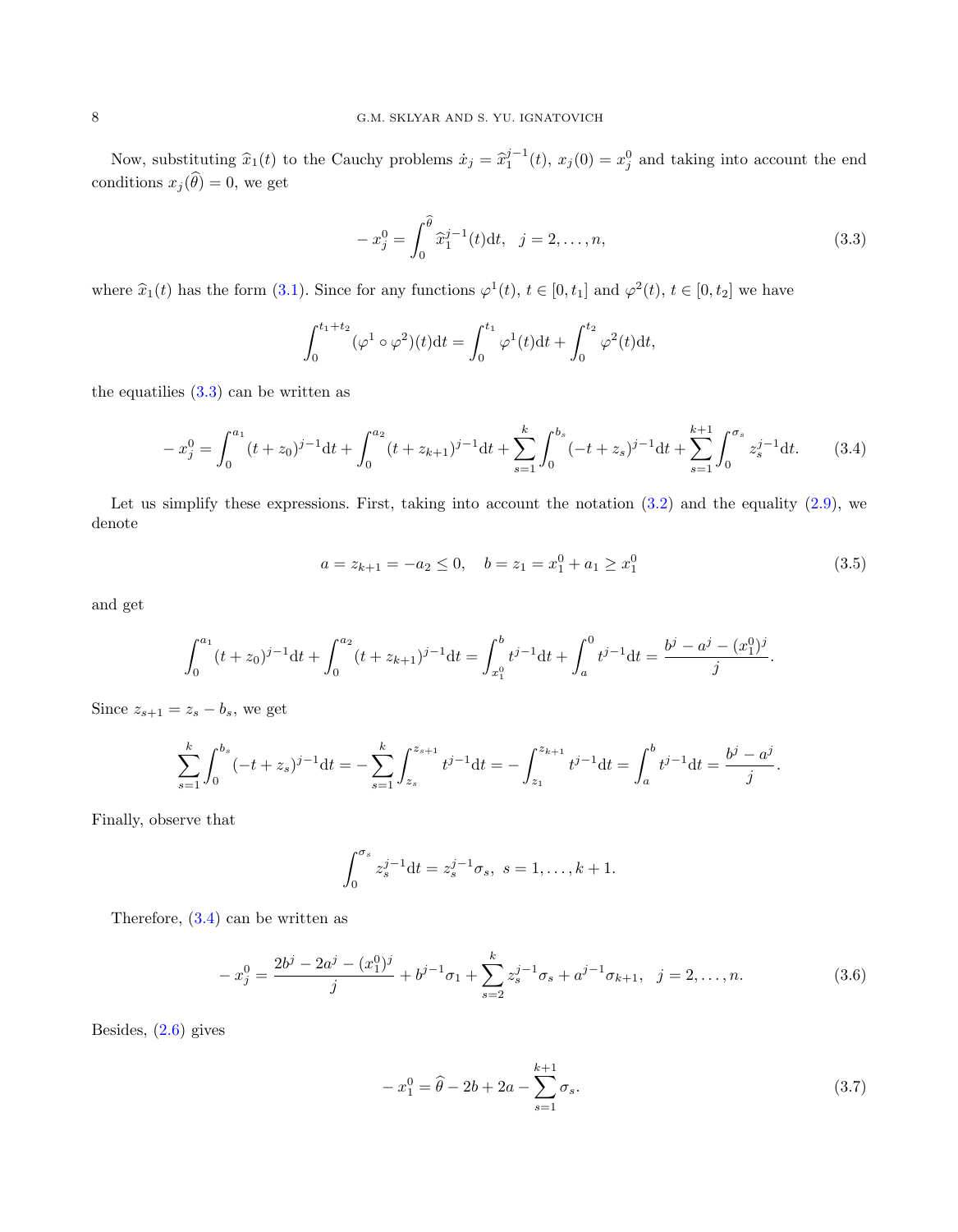Thus, the solution of the time-optimal control problem  $(2.1)$ – $(2.2)$  reduces to the algebraic system of n equations [\(3.6\)](#page-7-2), [\(3.7\)](#page-7-3) for the unknowns  $\hat{\theta}, a, b, \sigma_1, \ldots, \sigma_{k+1}, z_2, \ldots, z_k$ .

This system is nonlinear and seems to be rather complicated. However, fortunately, its solving can be essentially simplified by re-formulating as a truncated Hausdorff power moment problem. Let us recall the statement of this problem.

Suppose the interval [a, b] is fixed and the numbers  $c_1, \ldots, c_n$  are given. The truncated Hausdorff power moment problem is to find a non-decreasing function  $\sigma(z)$  such that the following moment equalities hold

<span id="page-8-2"></span>
$$
c_j = \int_a^b z^{j-1} d\sigma(z), \ \ j = 1, \dots, n. \tag{3.8}
$$

Let us show how the equations  $(3.6), (3.7)$  $(3.6), (3.7)$  $(3.6), (3.7)$  can be interpreted in such a way. First, let us introduce the notation

<span id="page-8-3"></span>
$$
c_1 = \hat{\theta} + x_1^0 - 2b + 2a,\tag{3.9}
$$

<span id="page-8-4"></span>
$$
c_j = -x_j^0 + \frac{(x_1^0)^j - 2b^j + 2a^j}{j}, \ j = 2, \dots, n. \tag{3.10}
$$

Then  $(3.6)$ ,  $(3.7)$  can be written as

<span id="page-8-0"></span>
$$
c_1 = \sum_{s=1}^{k+1} \sigma_s,\tag{3.11}
$$

<span id="page-8-1"></span>
$$
c_j = b^{j-1}\sigma_1 + \sum_{s=2}^{k} z_s^{j-1}\sigma_s + a^{j-1}\sigma_{k+1}, \quad j = 2, \dots, n. \tag{3.12}
$$

Equalities  $(3.11)$ ,  $(3.12)$  mean that the moment problem  $(3.8)$  has a solution; this solution is a non-decreasing piecewise constant function with points of discontinuity  $a, z_2, \ldots, z_k$ , b and jump values  $\sigma_1, \ldots, \sigma_{k+1}$  respectively. In what follows we apply the methods from the moment theory for finding optimal controls. Some key results on the truncated Hausdorff power moment problem related to our study are presented in Appendix [A.](#page-23-0)

Our plan is as follows. First, we apply the conditions of solvability for the moment problem [\(3.8\)](#page-8-2), which are expressed as equations and inequalities on  $c_1, \ldots, c_n$ . Since  $c_1, \ldots, c_n$ , defined by [\(3.9\)](#page-8-3) and [\(3.10\)](#page-8-4), include the unknown parameters  $\hat{\theta}$ , a, b, we get the system of equations for only three parameters  $\hat{\theta}$ , a, b. These conditions are described by Lemma [3.1.](#page-9-0) After finding  $\hat{\theta}$ , a, b, we find the rest of parameters as a solution of the moment problem [\(3.8\)](#page-8-2).

In this paper, we restrict ourselves by a *generic* case only, which is described as follows. Let us return to the equalities [\(3.6\)](#page-7-2), [\(3.7\)](#page-7-3). They can be considered as a description of the map that takes the set of parameters  $\theta$ , a (if  $a \neq 0$ ), b (if  $b \neq x_1^0$ ),  $\sigma_1$  and  $\sigma_{k+1}$  (if they are non-zero),  $\sigma_2, \ldots, \sigma_k$ , and  $z_2, \ldots, z_k$  to the *n*-dimensional vector  $-x^0$ . If the number of parameters is less than n, the image of such a map has zero measure. In the rest of the paper we are interested only in those points  $x^0$  which are defined by no less than n parameters and, additionally, are such that  $x_1^0 \neq 0$ . We refer to these points as *generic*.

It turns out that for generic points, along with condition [\(2.7\)](#page-6-7), which can be rewritten as

<span id="page-8-5"></span>if 
$$
a = 0
$$
, then  $\sigma_{k+1} = 0$ ,  $(3.13)$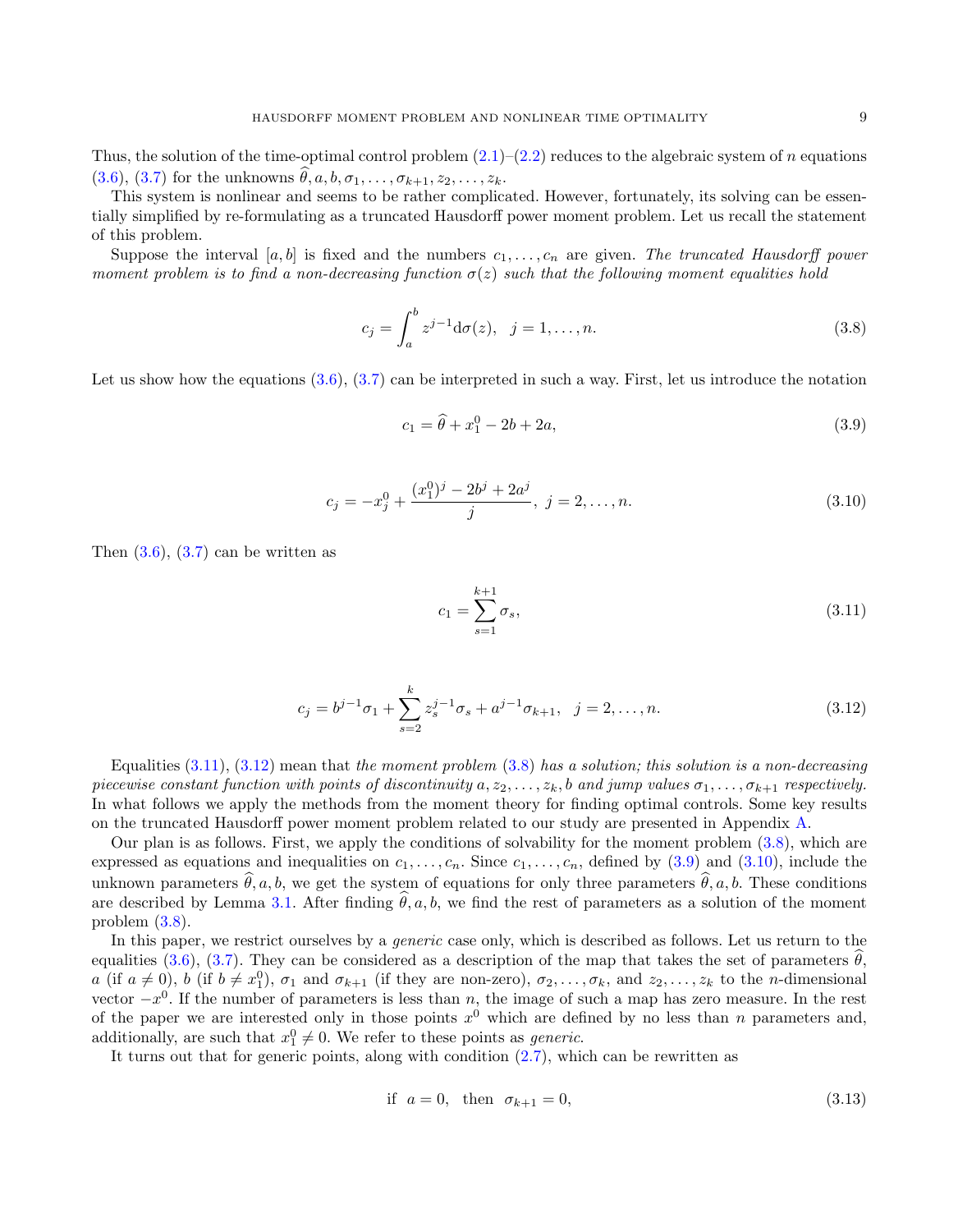the following property hold:

<span id="page-9-1"></span>if 
$$
b = x_1^0
$$
, then  $\sigma_1 = 0$ . (3.14)

If fact, suppose the contrary, *i.e.*, let  $b = x_1^0$  and  $\sigma_1 > 0$ . Due to [\(3.13\)](#page-8-5), three cases are possible:

- if  $a < 0$  and  $\sigma_{k+1} > 0$ , then the polynomial  $P(z)$  has at least  $k+1$  multiple roots. Hence,  $n-1 \geq 2(k+1)$ , what implies  $n \geq 2k+3$ . In this case we have  $2k+2$  parameters (namely,  $\hat{\theta}$ ,  $a, z_2, \ldots, z_k$ , and  $\sigma_1, \ldots, \sigma_{k+1}$ );
- if  $a < 0$  and  $\sigma_{k+1} = 0$ , then the polynomial  $P(z)$  has at least k multiple roots and one more (maybe single) root. Hence,  $n-1 \geq 2k+1$ , what implies  $n \geq 2k+2$ . In this case we have  $2k+1$  parameters (namely,  $\theta$ ,  $a, z_2, \ldots, z_k$ , and  $\sigma_1, \ldots, \sigma_k$ ;
- if  $a = 0$  and  $\sigma_{k+1} = 0$ , then the polynomial  $P(z)$  has at least k multiple roots. Hence,  $n 1 \geq 2k$ , what implies  $n \geq 2k + 1$ . In this case we have  $2k$  parameters (namely,  $\hat{\theta}$ ,  $z_2, \ldots, z_k$ , and  $\sigma_1, \ldots, \sigma_k$ ).

Thus, in any case the number of parameters is less than  $n$ , what is impossible for a generic point. This proves  $(3.14).$  $(3.14).$ 

Now we analyze the possible values of k for generic points. In view of conditions  $(3.13)$  and  $(3.14)$ , we get three cases for b and  $\sigma_1$ :

 $-b = x_1^0, \sigma_1 = 0,$  $- b > x_1^0, \sigma_1 = 0,$  $- b > x_1^0, \sigma_1 > 0.$ 

Independently, three cases for a and  $\sigma_{k+1}$  are possible:

 $-a = 0, \sigma_{k+1} = 0,$  $-a < 0, \sigma_{k+1} = 0,$  $- a < 0, \sigma_{k+1} > 0.$ 

Generally, we have nine cases. As an example, we analyze one of them, the rest can be considered similarly. Suppose  $b = x_1^0$ ,  $\sigma_1 = 0$  and  $a = 0$ ,  $\sigma_{k+1} = 0$ . Then the number of parameters equals  $2k - 1$  (they are  $\hat{\theta}$ ,  $\sigma_2, \ldots, \sigma_k$ , and  $z_2, \ldots, z_k$ , therefore, for generic points  $n \leq 2k-1$ . On the other hand,  $P(z)$  has no less than k − 1 multiple roots, therefore,  $n-1 \geq 2(k-1)$ , what gives  $n \geq 2k-1$ . Hence,  $n = 2k-1$ . If n is written as  $n = 2m + 1$ , then  $k = m + 1$ .

Such an analysis shows that for a generic point four cases for even n and five cases for odd n are possible. We list all these cases in Table [1.](#page-10-0) Besides of information on  $n$  and  $k$ , each cell contains the type marker and values of parameter d mentioned in Lemma [3.1](#page-9-0) below and sketches of  $\hat{x}_1(t)$  for all the cases when  $n = 4$  and  $n = 5$ .

Lemma [3.1](#page-9-0) below describes necessary and sufficient conditions for solvability of the Hausdorff moment prob-lem [\(3.8\)](#page-8-2). More specifically, for given numbers a, b and  $c_1, \ldots, c_n$ , we formulate the conditions under which there exists a non-decreasing piecewise constant function  $\sigma(z)$  satisfying the equalities [\(3.8\)](#page-8-2). We mention only those cases (concerning the number and location of jump points of  $\sigma(z)$ ) that are used below to formulate an algorithm for solving the time-optimal control problem  $(2.1)$  and  $(2.2)$ . We emphasize that, in this lemma, a, b and  $c_i$  are supposed to be known. In the next section we explain how to use it if a and b are unknown and  $c_i$  are functions on a, b, and  $\hat{\theta}$ . The formulation of the lemma is quite long since in fact it contains four statements, which concern four possible types of the function  $\sigma(z)$  (not having a jump point at the ends of the interval [a, b]; having jump points both at a and b; having a jump point at b; having a jump point at a).

<span id="page-9-0"></span>**Lemma 3.1.** Suppose  $n \geq 4$ . Let a segment [a, b] be fixed and numbers  $c_1, \ldots, c_n$  be given. For brevity, denote

<span id="page-9-2"></span>
$$
c_j^a = c_{j+1} - ac_j, \quad c_j^b = -c_{j+1} + bc_j, \quad j = 1, \dots, n-1; \quad c_j^{a,b} = -c_{j+2} + (a+b)c_{j+1} - abc_j, \quad j = 1, \dots, n-2.
$$
\n(3.15)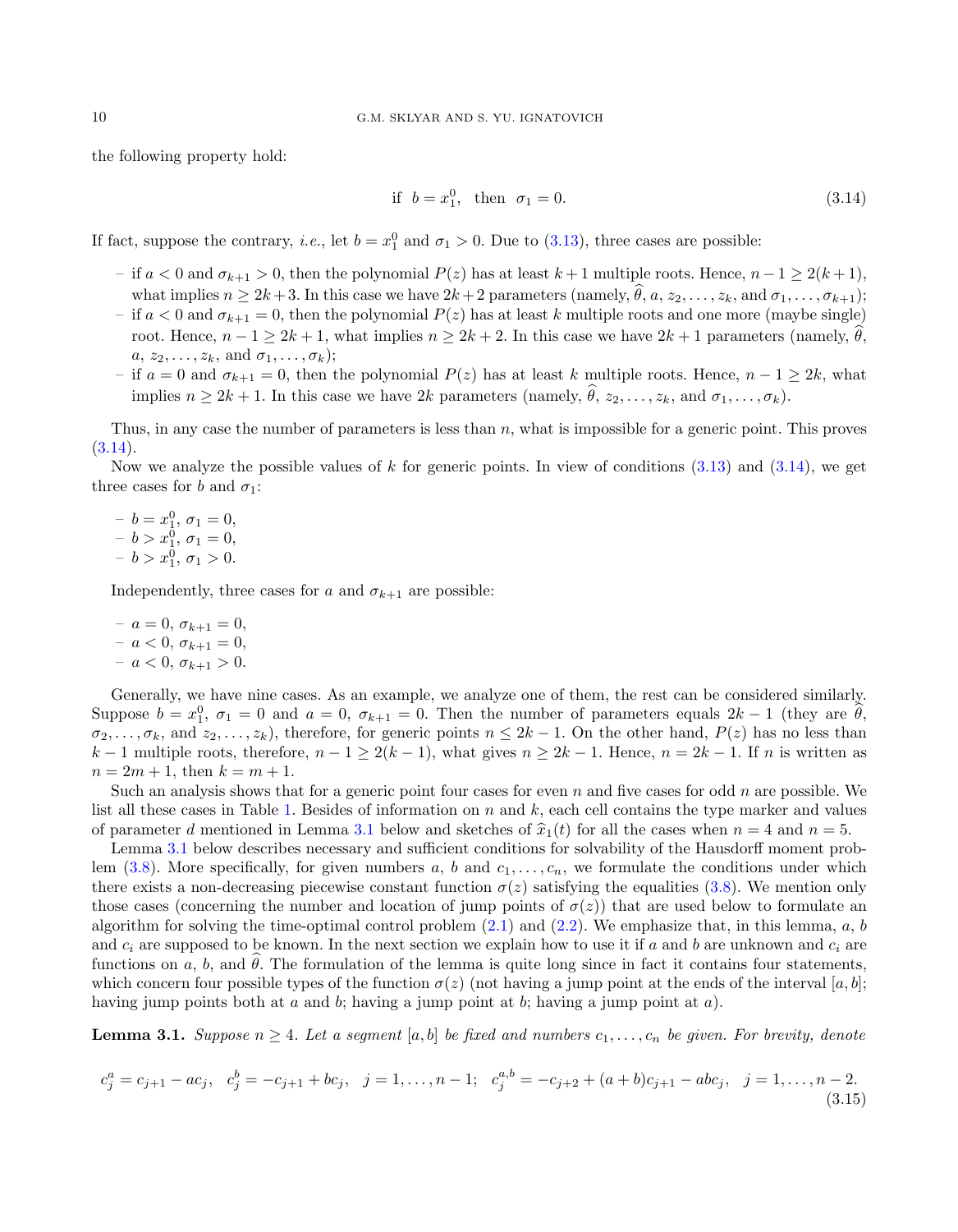|                    | $b = x_1^0,$       | $b > x_1^0$ ,         | $b > x_1^0$ ,              |
|--------------------|--------------------|-----------------------|----------------------------|
|                    | $\sigma_1=0$       | $\sigma_1=0$          | $\sigma_1>0$               |
| $a=0,$             | Case 1             | Case 2                | Case 3                     |
| $\sigma_{k+1}=0$   | $n = 2m + 1$       | $n=2m,$               | $n = 2m + 1$               |
|                    | $k = m + 1$ ,      | $k = m$               | $k = m$                    |
|                    | type A; $d=0$      | type A; $d = 0, 1$    | type <i>C</i> ; $d = 0, 1$ |
|                    |                    |                       |                            |
| $a < 0$ ,          | Case 4             | Case 5                | Case 6                     |
| $\sigma_{k+1}=0$   | $n=2m$             | $n = 2m + 1$          | $n=2m$                     |
|                    | $k = m$            | $k = m$               | $k = m - 1$                |
|                    | type A; $d = 0, 1$ | type A; $d = 0, 1, 2$ | type C; $d = 0, 1, 2$      |
|                    |                    |                       |                            |
| a<0,               | Case 7             | Case 8                | Case 9                     |
| $\sigma_{k+1} > 0$ | $n = 2m + 1$       | $n=2m$                | $n = 2m + 1$               |
|                    | $k = m$            | $k = m - 1$           | $k = m - 1$                |
|                    | type $D; d = 0, 1$ | type D; $d = 0, 1, 2$ | type B; $d = 0, 1, 2$      |
|                    |                    |                       |                            |

<span id="page-10-0"></span>Table 1. Possible cases for generic points.

(A) There exists a non-decreasing function  $\sigma(z)$  having exactly k – 1 nonzero points of growing between a and b, where  $2k - 1 \leq n$ , i.e., the following representation holds

<span id="page-10-1"></span>
$$
c_j = \sum_{s=2}^{k} z_s^{j-1} \sigma_s, \quad j = 1, \dots, n,
$$
\n(3.16)

where

$$
b > z_2 > \cdots > z_k > a,\tag{3.17}
$$

<span id="page-10-4"></span><span id="page-10-3"></span><span id="page-10-2"></span>
$$
z_2, \ldots, z_k \neq 0,\tag{3.18}
$$

$$
\sigma_2, \ldots, \sigma_k > 0,\tag{3.19}
$$

if and only if the following three conditions are satisfied:

 $(A_1)$  the matrices  ${c_{i+j-1+d}}_{i,j=1}^k$  are singular for  $0 \leq d \leq n+1-2k$ , i.e.,

<span id="page-10-5"></span>
$$
\det\{c_{i+j-1+d}\}_{i,j=1}^k = 0, \quad 0 \le d \le n+1-2k; \tag{3.20}
$$

- $(A_2)$  the matrices  ${c_{i+j-1}}_{i,j=1}^{k-1}$  and  ${c_{i+j+1}}_{i,j=1}^{k-1}$  are positive definite;
- $(A_3)$  the matrix  ${c_{i+j-1}^{a,b}}_{i,j=1}^{k-1}$  is positive definite.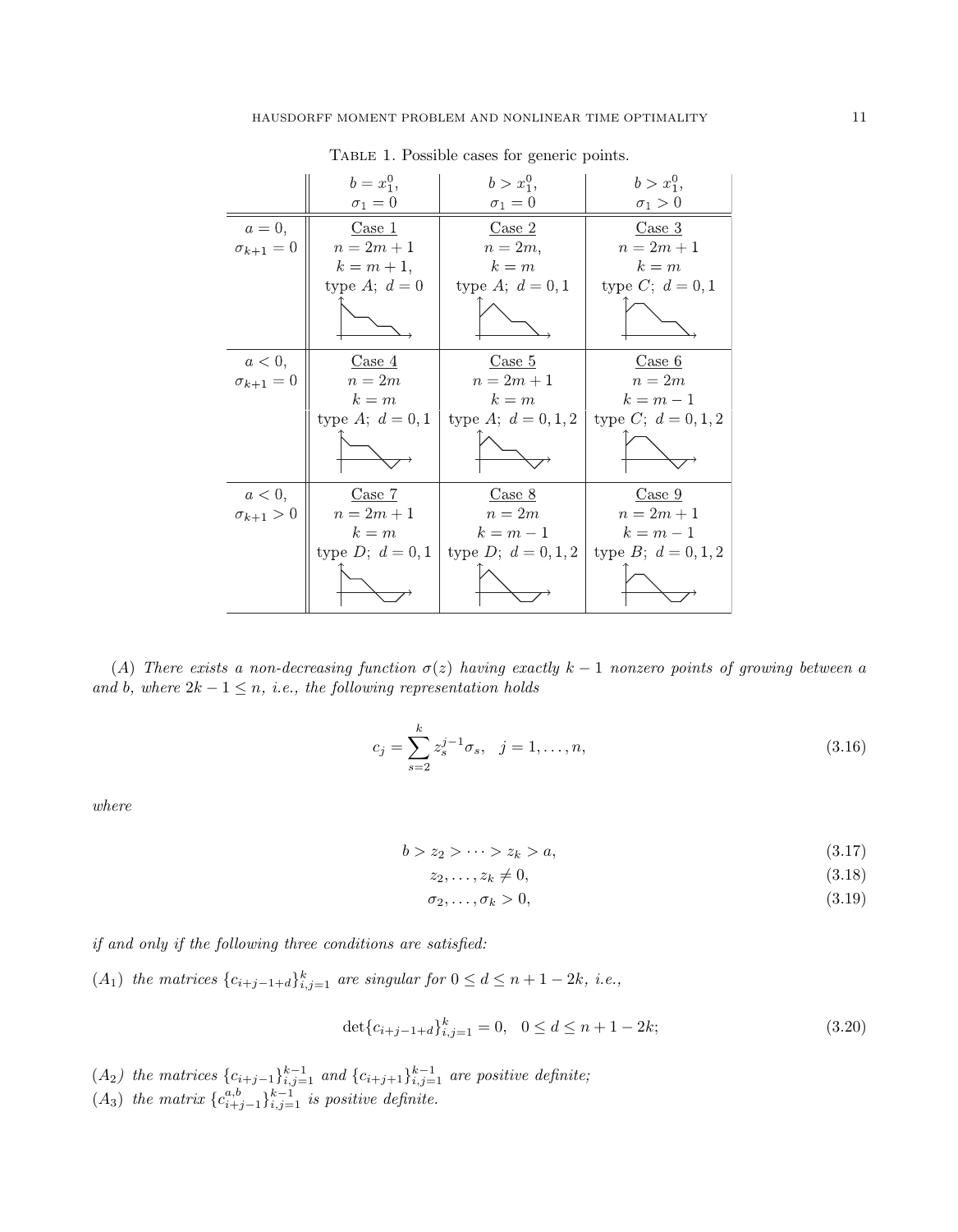The points  $z_2, \ldots, z_k$  can be found as the roots of the equation

<span id="page-11-2"></span>
$$
\det \left( \begin{array}{cccc} c_1 & c_2 & \cdots & c_k \\ \cdots & \cdots & \cdots & \cdots \\ c_{k-1} & c_k & \cdots & c_{2k-2} \\ 1 & z & \cdots & z^{k-1} \end{array} \right) = 0.
$$
 (3.21)

If  $z_2, \ldots, z_k$  are known, the numbers  $\sigma_2, \ldots, \sigma_k$  can be found from the first k – 1 equations of the system [\(3.16\)](#page-10-1). (B) There exists a non-decreasing function  $\sigma(z)$  having exactly  $k+1$  nonzero points of growing, including a and b, where  $2k + 1 \leq n$ , *i.e.*, the following representation holds

<span id="page-11-0"></span>
$$
c_j = b^{j-1}\sigma_1 + \sum_{s=2}^k z_s^{j-1}\sigma_s + a^{j-1}\sigma_{k+1}, \quad j = 1, \dots, n,
$$
\n(3.22)

where [\(3.17\)](#page-10-2), [\(3.18\)](#page-10-3) and

$$
\sigma_1, \dots, \sigma_{k+1} > 0 \tag{3.23}
$$

hold if and only if the following three conditions are satisfied:

 $(B_1)$  the matrices  ${c_{i+j-1+d}^{a,b}}_{i,j=1}^k$  are singular for  $0 \le d \le n-1-2k$ , i.e.,

$$
\det \{c_{i+j-1+d}^{a,b}\}_{i,j=1}^k = 0, \quad 0 \le d \le n-1-2k; \tag{3.24}
$$

 $(B_2)$  the matrices  ${c_{i+j-1}^{a,b}}_{i,j=1}^{k-1}$  and  ${c_{i+j+1}^{a,b}}_{i,j=1}^{k-1}$  are positive definite;

 $(B_3)$  the matrix  ${c_{i+j-1}}_{i,j=1}^{k+1}$  is positive definite.

The points  $z_2, \ldots, z_k$  can be found as the roots of the equation

<span id="page-11-3"></span>
$$
\det \begin{pmatrix} c_1^{a,b} & c_2^{a,b} & \cdots & c_k^{a,b} \\ \cdots & \cdots & \cdots & \cdots \\ c_{k-1}^{a,b} & c_k^{a,b} & \cdots & c_{2k-2}^{a,b} \\ 1 & z & \cdots & z^{k-1} \end{pmatrix} = 0.
$$
 (3.25)

If  $z_2, \ldots, z_k$  are known, the numbers  $\sigma_1, \ldots, \sigma_{k+1}$  can be found from the first  $k+1$  equations of the system  $(3.22)$ .

(C) There exists a non-decreasing function  $\sigma(z)$  having exactly k nonzero points of growing, including b but not including a, where  $2k \leq n$ , i.e., the following representation holds

<span id="page-11-1"></span>
$$
c_j = b^{j-1}\sigma_1 + \sum_{s=2}^{k} z_s^{j-1}\sigma_s, \quad j = 1, \dots, n,
$$
\n(3.26)

where [\(3.17\)](#page-10-2), [\(3.18\)](#page-10-3) and

$$
\sigma_1, \ldots, \sigma_k > 0 \tag{3.27}
$$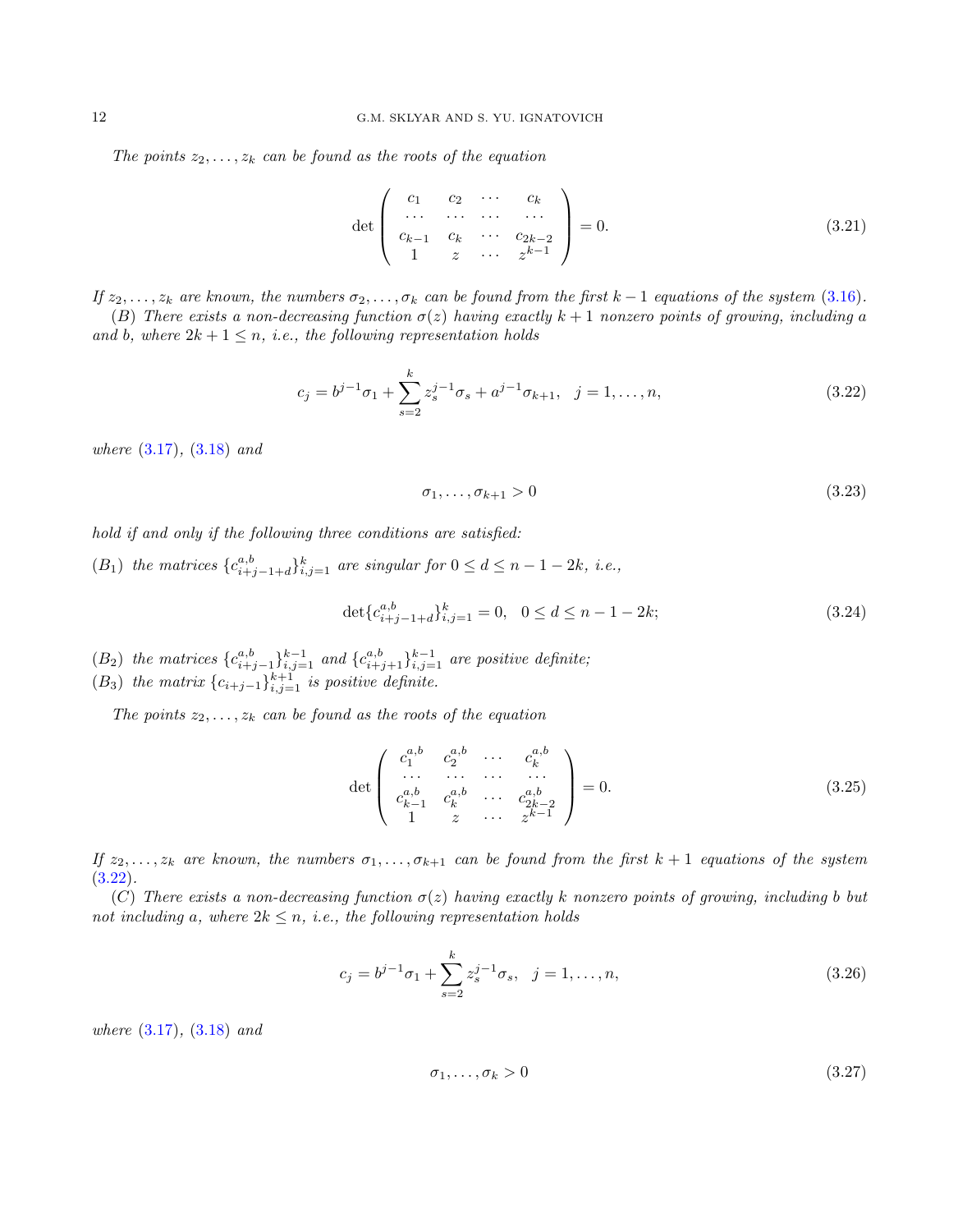hold if and only if the following three conditions are satisfied:

(C<sub>1</sub>) the matrices  ${c_{i+j-1+d}^b}_{i,j=1}^k$  are singular for  $0 \le d \le n-2k$ , i.e.,

<span id="page-12-1"></span>
$$
\det \{c_{i+j-1+d}^b\}_{i,j=1}^k = 0, \quad 0 \le d \le n-2k; \tag{3.28}
$$

 $(C_2)$  the matrices  ${c_{i+j-1}^b}_{i,j=1}^{k-1}$  and  ${c_{i+j+1}^b}_{i,j=1}^{k-1}$  are positive definite;  $(C_3)$  the matrix  $\{c_{i+j-1}^a\}_{i,j=1}^k$  is positive definite.

The points  $z_2, \ldots, z_k$  can be found as the roots of the equation

<span id="page-12-2"></span>
$$
\det \begin{pmatrix} c_1^b & c_2^b & \cdots & c_k^b \\ \cdots & \cdots & \cdots & \cdots \\ c_{k-1}^b & c_k^b & \cdots & c_{2k-2}^b \\ 1 & z & \cdots & z^{k-1} \end{pmatrix} = 0.
$$
 (3.29)

If  $z_2, \ldots, z_k$  are known, the numbers  $\sigma_1, \ldots, \sigma_k$  can be found from the first k equations of the system [\(3.26\)](#page-11-1).

(D) There exists a non-decreasing function  $\sigma(z)$  having exactly k nonzero points of growing, including a but not including b, where  $2k \leq n$ , i.e., the following representation holds

<span id="page-12-0"></span>
$$
c_j = \sum_{s=2}^{k} z_s^{j-1} \sigma_s + a^{j-1} \sigma_{k+1}, \quad j = 1, \dots, n,
$$
\n(3.30)

where [\(3.17\)](#page-10-2), [\(3.18\)](#page-10-3) and

$$
\sigma_2, \dots, \sigma_{k+1} > 0 \tag{3.31}
$$

hold if and only if the following three conditions are satisfied:

 $(D_1)$  the matrices  ${c_{i+j-1+d}^a}_{i,j=1}^k$  are singular for  $0 \le d \le n-2k$ , i.e.,

$$
\det \{c_{i+j-1+d}^a\}_{i,j=1}^k = 0, \quad 0 \le d \le n-2k; \tag{3.32}
$$

- $(D_2)$  the matrices  ${c_{i+j-1}^a}_{i,j=1}^{k-1}$  and  ${c_{i+j+1}^a}_{i,j=1}^{k-1}$  are positive definite;
- $(D_3)$  the matrix  ${c_{i+j-1}^b}_{i,j=1}^k$  is positive definite.

The points  $z_2, \ldots, z_k$  can be found as the roots of the equation

<span id="page-12-3"></span>
$$
\det \left( \begin{array}{cccc} c_1^a & c_2^a & \cdots & c_k^a \\ \cdots & \cdots & \cdots & \cdots \\ c_{k-1}^a & c_k^a & \cdots & c_{2k-2}^a \\ 1 & z & \cdots & z^{k-1} \end{array} \right) = 0.
$$
 (3.33)

If  $z_2, \ldots, z_k$  are known, the numbers  $\sigma_2, \ldots, \sigma_{k+1}$  can be found from the first k equations of the system [\(3.30\)](#page-12-0). *Proof.* We prove part  $(A)$  only; the other parts can be proved completely analogously. Necessity. Suppose  $(3.16)$ – $(3.19)$  hold. Denote by  $\ddot{Q}(z)$  a nontrivial polynomial with the roots  $z_2, \ldots, z_k$ ,

$$
\widehat{Q}(z) = \prod_{s=2}^{k} (z - z_s) = \sum_{i=1}^{k} \widehat{q}_i z^{i-1}.
$$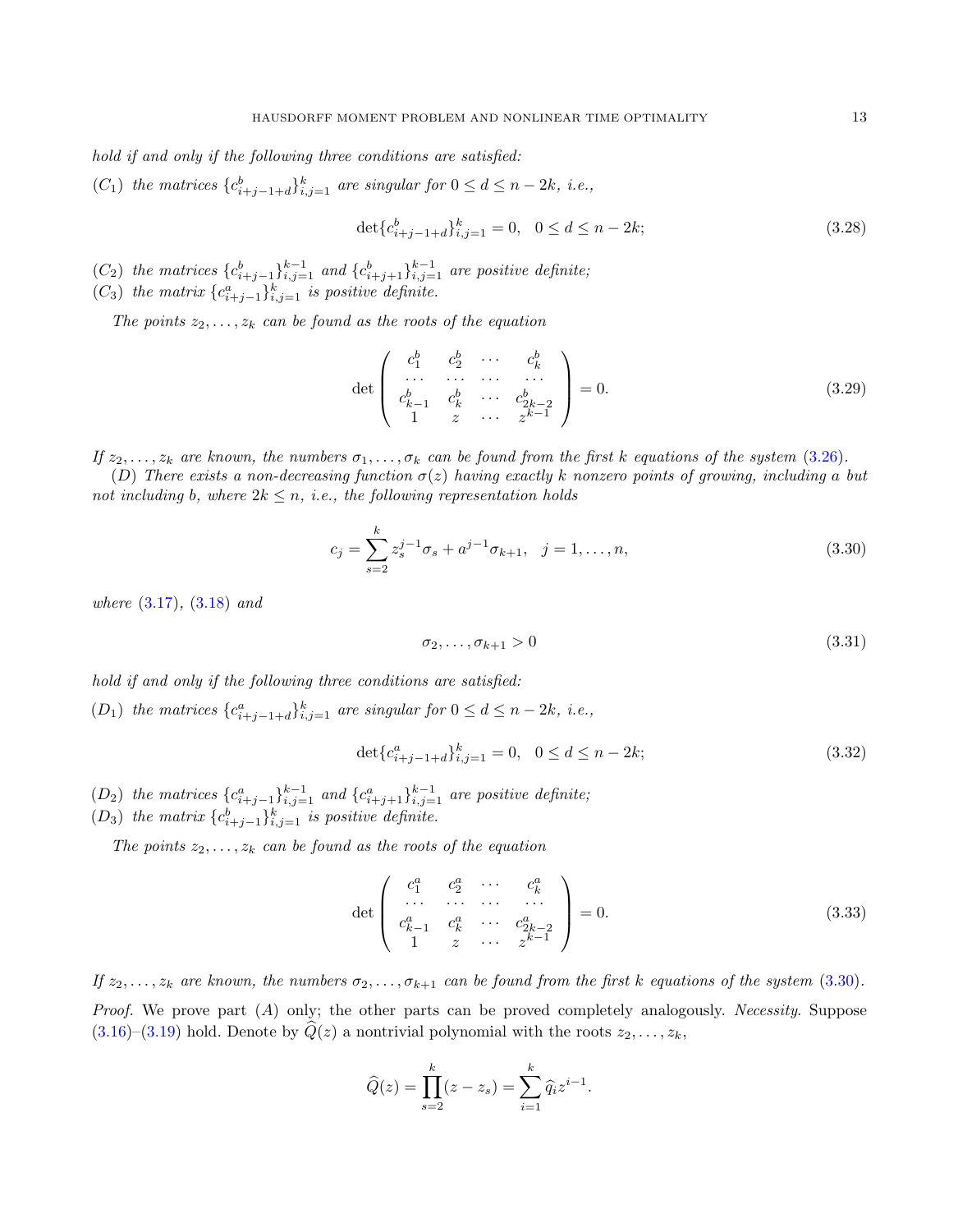Substituting [\(3.16\)](#page-10-1), for any  $0 \le d \le n+1-2k$  and for any  $j = 1, \ldots, k$  one obtains

$$
\sum_{i=1}^k c_{i+j-1+d} \widehat{q}_i = \sum_{i=1}^k \sum_{s=2}^k z_s^{i+j-2+d} \sigma_s \widehat{q}_i = \sum_{s=2}^k \left( \sum_{i=1}^k \widehat{q}_i z_s^{i-1} \right) z_s^{j-1+d} \sigma_s = \sum_{s=2}^k \widehat{Q}(z_s) z_s^{j-1+d} \sigma_s = 0.
$$

These equalities can be rewritten in the matrix form,

$$
\begin{pmatrix} c_{1+d} & c_{2+d} & \cdots & c_{k+d} \\ c_{2+d} & c_{3+d} & \cdots & c_{k+1+d} \\ \cdots & \cdots & \cdots & \cdots \\ c_{k+d} & c_{k+1+d} & \cdots & c_{2k-1+d} \end{pmatrix} \begin{pmatrix} \widehat{q}_1 \\ \widehat{q}_2 \\ \cdots \\ \widehat{q}_k \end{pmatrix} = 0,
$$

where  $0 \leq d \leq n+1-2k$ , what proves  $(A_1)$ . Moreover, the equality

$$
\left(\begin{array}{cccc}c_1 & c_2 & \cdots & c_k\\ \cdots & \cdots & \cdots & \cdots\\ c_{k-1} & c_k & \cdots & c_{2k-2}\\ 1 & z & \cdots & z^{k-1}\end{array}\right)\left(\begin{array}{c}\widehat{q}_1\\ \widehat{q}_2\\ \cdots\\ \widehat{q}_k\end{array}\right)=0
$$

holds for  $z = z_2, \ldots, z = z_k$ , hence,  $z_2, \ldots, z_k$  are the roots of the equation [\(3.21\)](#page-11-2).

To prove  $(A_2)$ , let us consider a quadratic form

<span id="page-13-0"></span>
$$
\sum_{i,j=1}^{k-1} c_{i+j-1} q_i q_j = \sum_{i,j=1}^{k-1} \sum_{s=2}^k z_s^{i+j-2} \sigma_s q_i q_j = \sum_{s=2}^k \left( \sum_{i=1}^{k-1} q_i z_s^{i-1} \right)^2 \sigma_s = \sum_{s=2}^k Q^2(z_s) \sigma_s,
$$
(3.34)

where  $Q(z) = \sum_{i=1}^{k-1} q_i z^{i-1}$  is of degree no more than  $k-2$ . If  $Q(z)$  is nontrivial, then all terms in the right hand side of  $(3.34)$  are non-negative and no more than  $k - 2$  of them vanish (we take into account  $(3.19)$ ). Therefore, at least one term is positive, hence, the sum in the right hand side of [\(3.34\)](#page-13-0) is positive. This implies that the matrix  ${c_{i+j-1}}_{i,j=1}^{k-1}$  is positive definite. For the matrix  ${c_{i+j+1}}_{i,j=1}^{k-1}$ , the same considerations give

$$
\sum_{i,j=1}^{k-1} c_{i+j+1} q_i q_j = \sum_{s=2}^{k} Q^2(z_s) z_s^2 \sigma_s,
$$

where  $Q(z)$  is of degree no more than  $k-2$ . Arguing analogously and taking into account [\(3.18\)](#page-10-3), we conclude that the matrix  ${c_{i+j+1}}_{i,j=1}^{k-1}$  is positive definite, what implies  $(A_2)$ . Analogously,

$$
\sum_{i,j=1}^{k-1} c_{i+j-1}^{a,b} q_i q_j = \sum_{i,j=1}^{k-1} (-c_{i+j+1} + (a+b)c_{i+j} - abc_{i+j-1}) q_i q_j = \sum_{s=2}^{k} (z_s - a)(b - z_s) Q^2(z_s) \sigma_s,
$$

where  $Q(z)$  is of degree no more than  $k-2$ . Taking into account [\(3.17\)](#page-10-2), for a nontrivial  $Q(z)$  we get that this sum is positive, what proves  $(A_3)$ .

Sufficiency. Suppose conditions  $(A_1)$ – $(A_3)$  hold. Let us consider the Hausdorff moment problem for the sequence  $\{c_1, \ldots, c_{2k-1}\}, i.e.,$ 

<span id="page-13-1"></span>
$$
c_j = \int_a^b z^{j-1} d\sigma(z), \quad j = 1, \dots, 2k - 1.
$$
 (3.35)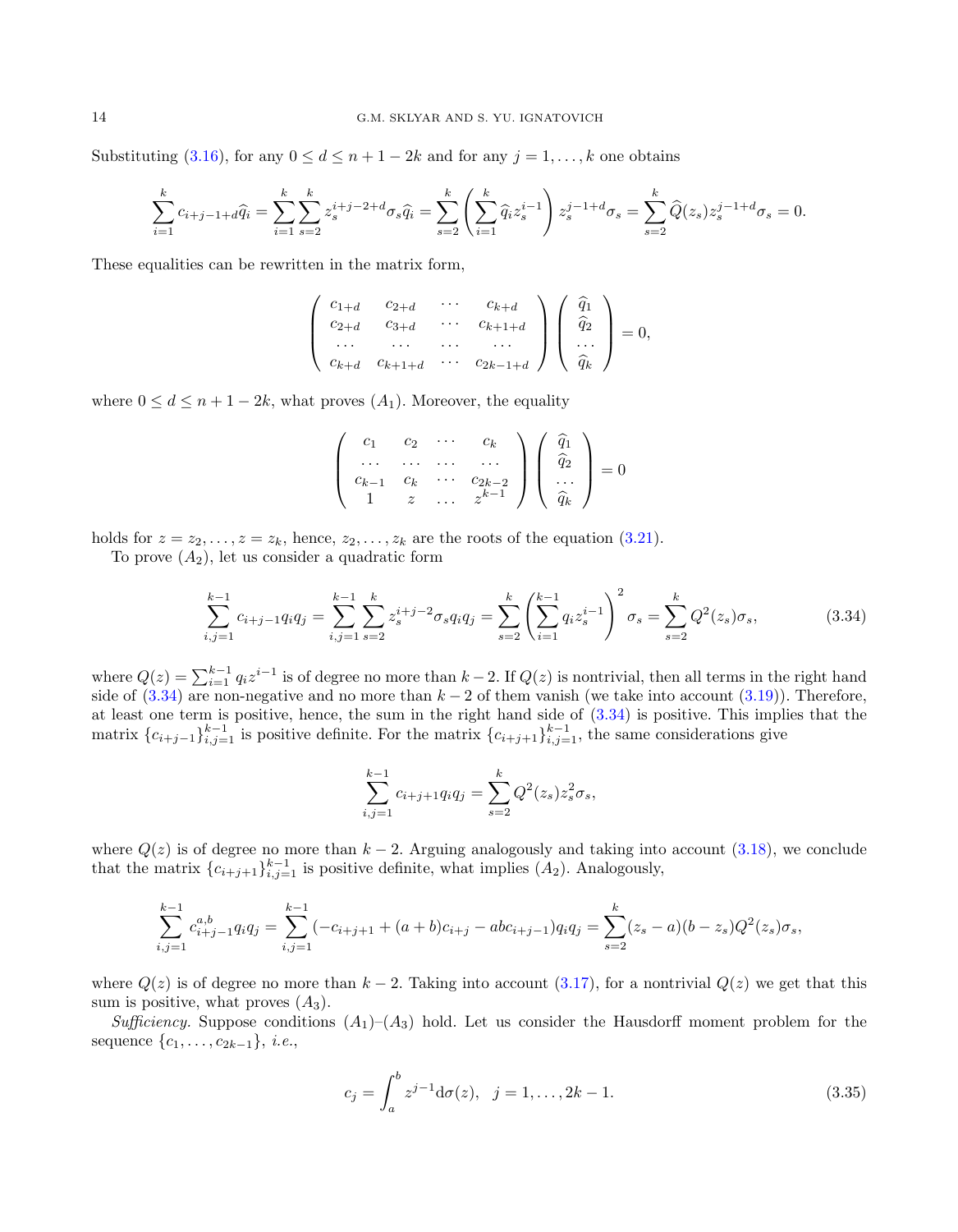Now we make use of the solvability conditions for this moment problem ([\[13\]](#page-25-3), Chap. III). Due to suppositions  $(A_2)$  and  $(A_1)$  for  $d = 0$ , the matrices  $\{c_{i+j-1}\}_{i,j=1}^{k-1}$  and  $\{c_{i+j+1}\}_{i,j=1}^{k-1}$  are positive definite, while the matrix  ${c_{i+j-1}}_{i,j=1}^k$  is singular. Hence, the matrix  ${c_{i+j-1}}_{i,j=1}^k$  is non-negative definite. Taking into account also condition  $(A_3)$  we obtain that the problem [\(3.35\)](#page-13-1) has a unique solution  $\sigma(z)$ , which is a piecewise constant function with exactly k – 1 points of growing inside the interval  $(a, b)$ . Now, suppose  $b > z_2 > \cdots > z_k > a$  are the points of growing of  $\sigma(z)$  and  $\sigma_2, \ldots, \sigma_k > 0$  are the corresponding jump values, *i.e.*, the moment equalities  $(3.16)$  hold for  $j = 1, \ldots, 2k - 1$ . Then, analogously to the arguments mentioned above, we get

<span id="page-14-1"></span>
$$
\sum_{i,j=1}^{k-1} c_{i+j+1} q_i q_j = \sum_{s=2}^{k} Q^2(z_s) z_s^2 \sigma_s,
$$
\n(3.36)

where  $Q(z) = \sum_{i=1}^{k-1} q_i z^{i-1}$  is of degree no more than  $k-2$ . Suppose some jump point equals zero,  $z_{s_0} = 0$ . Then there exists a nontrivial polynomial of degree  $k-2$  with the roots  $\{z_s : s \neq s_0\}$ . Then the right hand side of [\(3.36\)](#page-14-1) equals zero, which is impossible since  ${c_{i+j+1}}_{i,j=1}^{k-1}$  is positive definite. Hence, all jump points  $z_s$  are nonzero.

Thus, the moment equalities [\(3.16\)](#page-10-1) hold for  $j = 1, \ldots, 2k - 1$  and [\(3.17\)](#page-10-2)–[\(3.19\)](#page-10-4) are satisfied. Let us prove that [\(3.16\)](#page-10-1) hold also for  $q = 2k, ..., n$  (if  $2k \leq n$ ). To this end, we use the rest of conditions  $(A_1)$ .

As one can prove (Part VII, Sect. 2, Problem 20 of [\[16\]](#page-25-13)), conditions  $(A_1)$  imply that  $\det\{c_{i+j+d}\}_{i,j=1}^{k-1}$  for  $d = 0, \ldots, n + 1 - 2k$  equal zero or do not equal zero simultaneously. By supposition  $(A_2)$ ,  $\det\{c_{i+j+1}\}_{i,j=1}^{k-1} \neq 0$ , therefore,  $\det\{c_{i+j+d}\}_{i,j=1}^{k-1} \neq 0$  for  $d = 0, \ldots, n+1-2k$ . This means that  $c_{2k}, \ldots, c_n$  can be uniquely expressed *via*  $c_1, \ldots, c_{2k-1}$  one by one from the equalities det $\{c_{i+j-1+d}\}_{i,j=1}^k = 0$  successively considered for  $d = 1, \ldots, n+k$  $1-2k$  (in fact, when expanding the determinant det ${c_{i+j-1+d}}_{i,j=1}^k$  by the last row,  $c_{2k-1+d}$  is multiplied by det ${c_{i+j-1+d}}_{i,j=1}^{k-1} \neq 0$ ).

Now let us denote

$$
c'_j = \sum_{s=2}^k z_s^{j-1} \sigma_s, \ \ j = 2k, \dots, n.
$$

If we substitute  $c_j$  by  $c'_j$ ,  $j = 2k, \ldots, n$ , in the determinants det $\{c_{i+j-1+d}\}_{i,j=1}^k$ , these determinants still vanish (as was shown above in the "necessity" part). Hence,  $c'_{2k}, \ldots, c'_{n}$  are expressed *via*  $c_1, \ldots, c_{2k-1}$  by the same formulas as  $c_{2k}, \ldots, c_n$ . Therefore,  $c_j = c'_j$  for  $j = 2k, \ldots, n$ , what proves  $(3.16)$  for  $j = 2k, \ldots, n$ .  $\Box$ 

# 4. Algorithm for finding the optimal control

<span id="page-14-0"></span>The analysis given in the previous section suggests the following algorithm of finding the optimal control: for a given point  $x^0$ , consider one by one all possible cases from Table [1](#page-10-0) (four or five, in dependence on the parity of  $n$ ) and use the appropriate part of Lemma [3.1,](#page-9-0) which is indicated as "type" in Table [1.](#page-10-0)

Each part of Lemma [3.1](#page-9-0) consists of three conditions. The first condition says that some matrices are singular, that is, the determinants of these matrices equal zero. Depending on the case number, we deal with one, two or three such equalities; below we discuss each case in detail. We consider these equalities as equations in  $\hat{\theta}$  and/or a, b, and solve them. This part require symbolic computations (for operating with polynomials) and numerical solving polynomial equations or systems of polynomial equations. As a result, we find one or several sets of values of  $\hat{\theta}$  and/or  $a < 0$ ,  $b > x_1^0$  satisfying the first condition (if no, we pass to the next case).

Then, we substitute the values obtained to the matrices from the second and third conditions. We obtain numeric matrices, and should check if they are positive definite. This part includes only numeric computations.

If we succeeded in finding values of  $\hat{\theta}$  and/or a, b satisfying all three conditions, then the corresponding control exists. To find its switching moments, we find  $z_i$  as the roots of the polynomial and then find  $\sigma_i$  from the system of linear equations, as described in the corresponding part of Lemma [3.1.](#page-9-0) In any case, the control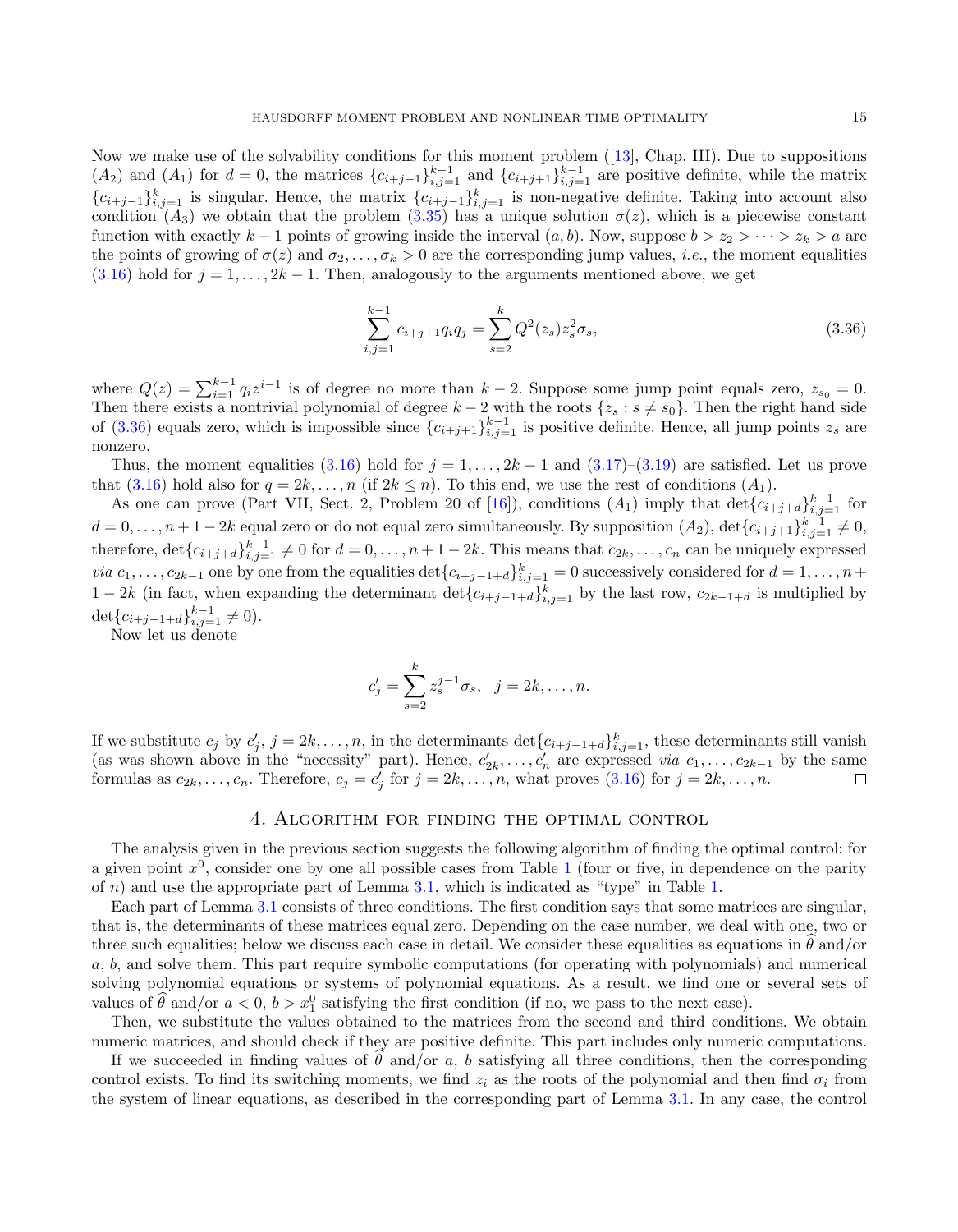has  $n-1$  switching points. It has the form  $(2.5)$ , where, taking into account  $(3.2)$  and  $(3.5)$ , we have

$$
a_1 = b - x_1^0, \quad b_1 = b - z_2, \quad b_j = z_j - z_{j+1}, \quad j = 2, \dots, k-1, \quad b_k = z_k - a, \quad a_2 = -a,
$$

and the appropriate equalities for  $a, b, \sigma_1, \sigma_{k+1}$  $a, b, \sigma_1, \sigma_{k+1}$  $a, b, \sigma_1, \sigma_{k+1}$  should be applied that are indicated in Table 1 and correspond to the case considered. We recall that  $a_i$ ,  $b_i$  and  $\sigma_i$  are durations of time intervals where  $\hat{u}(t)$  is constant and<br>equals 1 -1 and 0 respectively; using them one can easily find switching moments equals 1, −1, and 0 respectively; using them, one can easily find switching moments.

If we find several such controls, we compare the corresponding times and find the time-optimal controls.

If none of the cases is appropriate, then the point  $x^0$  does not belong to the 0-controllability domain, *i.e.*, there does not exist a control satisfying the constraint  $|u(t)| \leq 1$  and transferring the system [\(2.1\)](#page-3-2) from the point  $x^0$  to the origin in a finite time. Actually, if such a control exists, then an optimal control exists as well due to the Filippov Theorem [\[3,](#page-24-2) [4\]](#page-24-3). However, any optimal control relates to one of the cases described in Table [1.](#page-10-0) On the other hand, for  $n \geq 3$  any neighborhood of the origin contains points that do not belong to the 0-controllability domain due to equations  $\dot{x}_j = x_1^{j-1}$  for odd  $j \geq 3$ . Thus, our algorithm allows us to determine if a given point  $x^0$  belongs to the 0-controllability domain.

Now, we present our algorithm more specifically. Suppose  $x^0$  is given, where  $x_1^0 > 0$ ; for the case  $x_1^0 < 0$  see Remark [4.3.](#page-18-2) First, we define  $c_1, \ldots, c_n$  by  $(3.9), (3.10)$  $(3.9), (3.10)$  $(3.9), (3.10)$ , where the components of the vector  $x^0$  are substituted. Hence,  $c_1, \ldots, c_n$  become polynomials in a, b,  $\hat{\theta}$ . Below we use the notation [\(3.15\)](#page-9-2).

For odd  $n = 2m + 1$ , we consider cases 1,3,5,7,9 from Table [1;](#page-10-0) for even  $n = 2m$ , we consider cases 2,4,6,8. The value of  $k$  mentioned below is indicated in Table [1.](#page-10-0) We give the description of the algorithm, combining the cases for which the steps are similar.

**Case 1.** Substitute  $a = 0$  and  $b = x_1^0$  to [\(3.9\)](#page-8-3), [\(3.10\)](#page-8-4), then  $c_1 = \hat{\theta} - x_1^0$ ,  $c_j = -x_j^0 - \frac{(x_1^0)^j}{j}$  $j^{(1)'}$ ,  $j = 2, \ldots, n$ . Therefore,  $c_1$  is a linear function on  $\hat{\theta}$  and  $c_2, \ldots, c_n$  are known numbers. The conditions are of type A, i.e., they are described in part (A) of Lemma [3.1.](#page-9-0) Applying them with  $k = m + 1$  suggests the following steps.

Step 1. Solve the (linear) equation

$$
\det\{c_{i+j-1}\}_{i,j=1}^k = 0
$$

and find  $\hat{\theta}$ . If  $\hat{\theta} > 0$ , substitute it to  $c_1$ , then  $c_1$  becomes a known number.

Step 2. Check if the following three numeric matrices are positive definite,

$$
\{c_{i+j-1}\}_{i,j=1}^{k-1},\ \{c_{i+j+1}\}_{i,j=1}^{k-1},\ \{c_{i+j-1}^{a,b}\}_{i,j=1}^{k-1},
$$

where  $c_j^{a,b} = -c_{j+2} + x_1^0 c_{j+1}, j = 1, \ldots, n-2.$ 

Step 3. If so, find  $z_2, \ldots, z_k$  as the roots of the equation  $(3.21)$  and find  $\sigma_2, \ldots, \sigma_k$  from the system of linear equations [\(3.16\)](#page-10-1). Then define the control as

$$
\widehat{u}(t)=(m_{b_1}\circ n_{\sigma_2}\circ m_{b_2}\circ \cdots \circ n_{\sigma_k}\circ m_{b_k})(t),
$$

where  $b_1 = x_1^0 - z_2$ ,  $b_j = z_j - z_{j+1}$ ,  $j = 2, ..., k - 1$ ,  $b_k = z_k$ .

**Cases 2 and 3.** Substituting  $a = 0$  to [\(3.9\)](#page-8-3), [\(3.10\)](#page-8-4) gives  $c_1 = \hat{\theta} + x_1^0 - 2b$ ,  $c_j = -x_j^0 + \frac{(x_1^0)^j - 2b^j}{j}$  $\frac{j-2\sigma^2}{j}, j=2,\ldots,n.$ Hence,  $c_2, \ldots, c_n$  and  $c_2^b, \ldots c_{n-1}^b$ , defined by [\(3.15\)](#page-9-2), become polynomials in b, while  $c_1$  and  $c_1^b$  are polynomials in b and  $\hat{\theta}$ . The conditions are of type A for Case 2 and of type C for Case 3, and  $k = m$ . Here, the equation [\(3.20\)](#page-10-5) or [\(3.28\)](#page-12-1) with  $d = 1$  does not include  $\hat{\theta}$ . Thus, this is a polynomial equation in b. Hence, the algorithm is as follows.

Step 1. Solve the polynomial equation in b of the following form

Case 2: 
$$
\det\{c_{i+j}\}_{i,j=1}^k = 0
$$
; Case 3:  $\det\{c_{i+j}^b\}_{i,j=1}^k = 0$ ,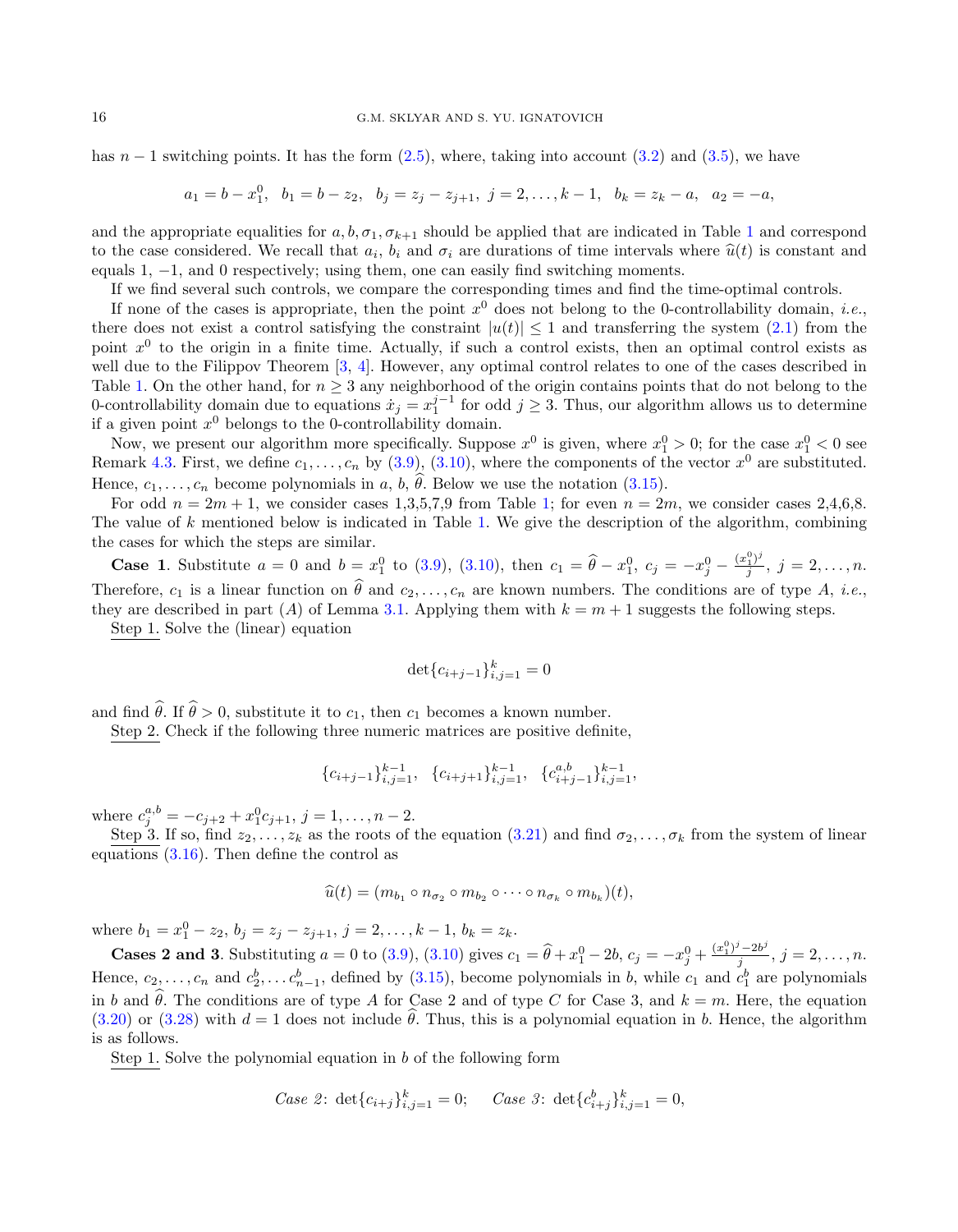where  $c_j^b = -c_{j+1} + bc_j$ ,  $j = 2, \ldots, n-1$ . Substitute each b obtained such that  $b > x_1^0$  (if any) to the (linear) equation

Case 2: 
$$
\det\{c_{i+j-1}\}_{i,j=1}^k = 0
$$
; *Case 3*:  $\det\{c_{i+j-1}^b\}_{i,j=1}^k = 0$ ,

where  $c_1^b = -c_2 + bc_1$ , and find  $\theta$ . The next two steps should be implemented for each pair  $(b, \theta)$  such that  $b > x_1^0$ and  $\theta > 0$  (if any). Substitute such a pair to  $c_j$  and  $c_j^b$ , then they become known numbers.

Step 2. Check if the following three numeric matrices are positive definite,

$$
\textit{Case 2: } \{c_{i+j-1}\}_{i,j=1}^{k-1},\ \{c_{i+j+1}\}_{i,j=1}^{k-1},\ \{c_{i+j-1}^{a,b}\}_{i,j=1}^{k-1}; \quad \textit{Case 3: } \{c_{i+j-1}^b\}_{i,j=1}^{k-1},\ \{c_{i+j+1}^b\}_{i,j=1}^{k-1},\ \{c_{i+j-1}^a\}_{i,j=1}^{k-1},\ \{c_{i+j-1}^b\}_{i,j=1}^{k-1},\ \{c_{i+j-1}^b\}_{i,j=1}^{k-1},\ \{c_{i+j-1}^b\}_{i,j=1}^{k-1},\ \{c_{i+j-1}^b\}_{i,j=1}^{k-1},\ \{c_{i+j-1}^b\}_{i,j=1}^{k-1},\ \{c_{i+j-1}^b\}_{i,j=1}^{k-1},\ \{c_{i+j-1}^b\}_{i,j=1}^{k-1},\ \{c_{i+j-1}^b\}_{i,j=1}^{k-1},\ \{c_{i+j-1}^b\}_{i,j=1}^{k-1},\ \{c_{i+j-1}^b\}_{i,j=1}^{k-1},\ \{c_{i+j-1}^b\}_{i,j=1}^{k-1},\ \{c_{i+j-1}^b\}_{i,j=1}^{k-1},\ \{c_{i+j-1}^b\}_{i,j=1}^{k-1},\ \{c_{i+j-1}^b\}_{i,j=1}^{k-1},\ \{c_{i+j-1}^b\}_{i,j=1}^{k-1},\ \{c_{i+j-1}^b\}_{i,j=1}^{k-1},\ \{c_{i+j-1}^b\}_{i,j=1}^{k-1},\ \{c_{i+j-1}^b\}_{i,j=1}^{k-1},\ \{c_{i+j-1}^b\}_{i,j=1}^{k-1},\ \{c_{i+j-1}^b\}_{i,j=1}^{k-1},\ \{c_{i+j-1}^b\}_{i,j=1}^{k-1},\ \{c_{i+j-1}^b\}_{i,j=1}^{k-1},\ \{c_{i+j-1}^b\}_{i,j=1}^{k-1},\ \{c_{i+j-1}^b\}_{i,j=1}^{k-1},\ \{c_{i+j-1}^b\}_{i,j=1}^{k-1},\ \{
$$

where  $c_j^{a,b} = -c_{j+2} + bc_{j+1}, j = 1, ..., n-2$ , and  $c_j^a = c_{j+1}, j = 1, ..., n-1$ . (We note that  $k = m \ge 2$  since  $n > 4.$ 

Step 3. If so, find  $z_2, \ldots, z_k$  as the roots of the equation [\(3.21\)](#page-11-2) (for Case 2) or [\(3.29\)](#page-12-2) (for Case 3). Then find  $\sigma_i$ , from the linear system  $(3.16)$  (for Case 2) or  $(3.26)$  (for Case 3). We obtain the control of the form

Case 2: 
$$
\hat{u}(t) = (p_{a_1} \circ m_{b_1} \circ n_{\sigma_2} \circ \cdots \circ n_{\sigma_k} \circ m_{b_k})(t)
$$
; Case 3:  $\hat{u}(t) = (p_{a_1} \circ n_{\sigma_1} \circ m_{b_1} \circ n_{\sigma_2} \circ \cdots \circ n_{\sigma_k} \circ m_{b_k})(t)$ ,

where  $a_1 = b - x_1^0$ ,  $b_1 = b - z_2$ ,  $b_j = z_j - z_{j+1}$ ,  $j = 2, ..., k - 1$ ,  $b_k = z_k$ .

**Cases 4 and 7** are analogous to Cases 2 and 3 except for the fact that here  $b = x_1^0$  is given and a is unknown. Here [\(3.9\)](#page-8-3), [\(3.10\)](#page-8-4) give  $c_1 = \hat{\theta} - x_1^0 + 2a$ ,  $c_j = -x_j^0 + \frac{-(x_1^0)^j + 2a_j^j}{j}$  $j_j^{\nu+2a^{\nu}}$ ,  $j=2,\ldots,n$ . The conditions are of type A for Case 4 and of type D for Case 7, and  $k = m$ . The algorithm is as follows.

Step 1. Solve the polynomial equation in a of the following form

Case 4: 
$$
\det\{c_{i+j}\}_{i,j=1}^k = 0
$$
; Case 7:  $\det\{c_{i+j}^a\}_{i,j=1}^k = 0$ ,

where  $c_j^a = c_{j+1} - ac_j$ ,  $j = 2, ..., n-1$ . Substitute each a obtained such that  $a < 0$  (if any) to the (linear) equation

Case 4: 
$$
\det\{c_{i+j-1}\}_{i,j=1}^k = 0
$$
; *Case 7*:  $\det\{c_{i+j-1}^a\}_{i,j=1}^k = 0$ ,

where  $c_1^a = c_2 - ac_1$ , and find  $\hat{\theta}$ . The next two steps should be implemented for each pair  $(a, \hat{\theta})$  such that  $a < 0$ and  $\hat{\theta} > 0$  (if any). Substitute such a pair to  $c_j$  and  $c_j^a$ , then they become known numbers.

Step 2. Check if the following three numeric matrices are positive definite,

$$
\textit{Case 4: } \{c_{i+j-1}\}_{i,j=1}^{k-1}, \text{ } \{c_{i+j+1}\}_{i,j=1}^{k-1}, \text{ } \{c_{i+j-1}^{a,b}\}_{i,j=1}^{k-1}; \quad \textit{Case 7: } \{c_{i+j-1}^{a}\}_{i,j=1}^{k-1}, \text{ } \{c_{i+j+1}^{a}\}_{i,j=1}^{k-1}, \text{ } \{c_{i+j-1}^{b}\}_{i,j=1}^{k}, \text{ } \{c_{i+j-1}^{b}\}_{i,j=1}^{k-1}, \text{ } \{c_{i+j}^{b}\}_{i,j=1}^{k-1}, \text{ } \{c_{i+j}^{b}\}_{i,j=1}^{k-1}, \text{ } \{c_{i+j}^{b}\}_{i,j=1}^{k-1}, \text{ } \{c_{i+j}^{b}\}_{i,j=1}^{k-1}, \text{ } \{c_{i+j}^{b}\}_{i,j=1}^{k-1}, \text{ } \{c_{i+j}^{b}\}_{i,j=1}^{k-1}, \text{ } \{c_{i+j}^{b}\}_{i,j=1}^{k-1}, \text{ } \{c_{i+j}^{b}\}_{i,j=1}^{k-1}, \text{ } \{c_{i+j}^{b}\}_{i,j=1}^{k-1}, \text{ } \{c_{i+j}^{b}\}_{i,j=1}^{k-1}, \text{ } \{c_{i+j}^{b}\}_{i,j=1}^{k-1}, \text{ } \{c_{i+j}^{b}\}_{i,j=1}^{k-1}, \text{ } \{c_{i+j}^{b}\}_{i,j=1}^{k-1}, \text{ } \{c_{i+j}^{b}\}_{i,j=1}^{k-1}, \text{ } \{c_{i+j}^{b}\}_{i,j=1}^{k-1}, \text{ } \{c_{i+j}^{b}\}_{i,j=1}^{k-1}, \text{ } \{c_{i+j}^{b}\}_{i,j=1}^{k-1}, \text{ } \{c_{i+j}^{b}\}_{i,j=1}^{k-1}, \text{ } \{c_{i+j}^{b}\}_{i,j=1}^{k-1}, \text{ } \{c_{i+j}^{b}\}_{i,j=1}^{k-1}, \text{ } \{c_{i+j}^{b}\}_{i,j=1}^{k-1}, \text{ } \{c_{i+j}^{b}\}_{i,j=1}^{k-1}, \text{ } \{c_{i+j}^{b}\}_{i
$$

where  $c_j^{a,b} = -c_{j+2} + (x_1^0 + a)c_{j+1} - x_1^0 ac_j$ ,  $j = 1, ..., n-2$ , and  $c_j^b = -c_{j+1} + x_1^0 c_j$ ,  $j = 1, ..., n-1$ . (Note that  $k = m \geq 2$  since  $n \geq 4$ .)

Step 3. If so, find  $z_2, \ldots, z_k$  as the roots of the equation  $(3.21)$  (for Case 4) or  $(3.33)$  (for Case 7). Then find  $\sigma_i$ , from the linear system  $(3.16)$  (for Case 4) or  $(3.30)$  (for Case 7). We obtain the control of the form

Case 4: 
$$
\hat{u}(t) = (m_{b_1} \circ n_{\sigma_2} \circ \cdots \circ n_{\sigma_k} \circ m_{b_k} \circ p_{a_2})(t)
$$
; Case 7:  $\hat{u}(t) = (m_{b_1} \circ n_{\sigma_2} \circ \cdots \circ n_{\sigma_k} \circ m_{b_k} \circ n_{\sigma_{k+1}} \circ p_{a_2})(t)$ ,

where  $b_1 = x_1^0 - z_2$ ,  $b_j = z_j - z_{j+1}$ ,  $j = 2, ..., k - 1$ ,  $b_k = z_k - a$ ,  $a_2 = -a$ .

**Case 5, 6, 8, 9.** Now, both variables a and b are unknown, *i.e.*,  $c_1, \ldots, c_n$  are defined by [\(3.9\)](#page-8-3), [\(3.10\)](#page-8-4) without simplification. Then,  $c_2, \ldots, c_n$  are polynomials in two variables a and b, while  $c_1$  is a polynomial in three variables a, b, and  $\hat{\theta}$ . For Case 5, the conditions are of type A and  $k = m$ . For Cases 6, 8, 9 the conditions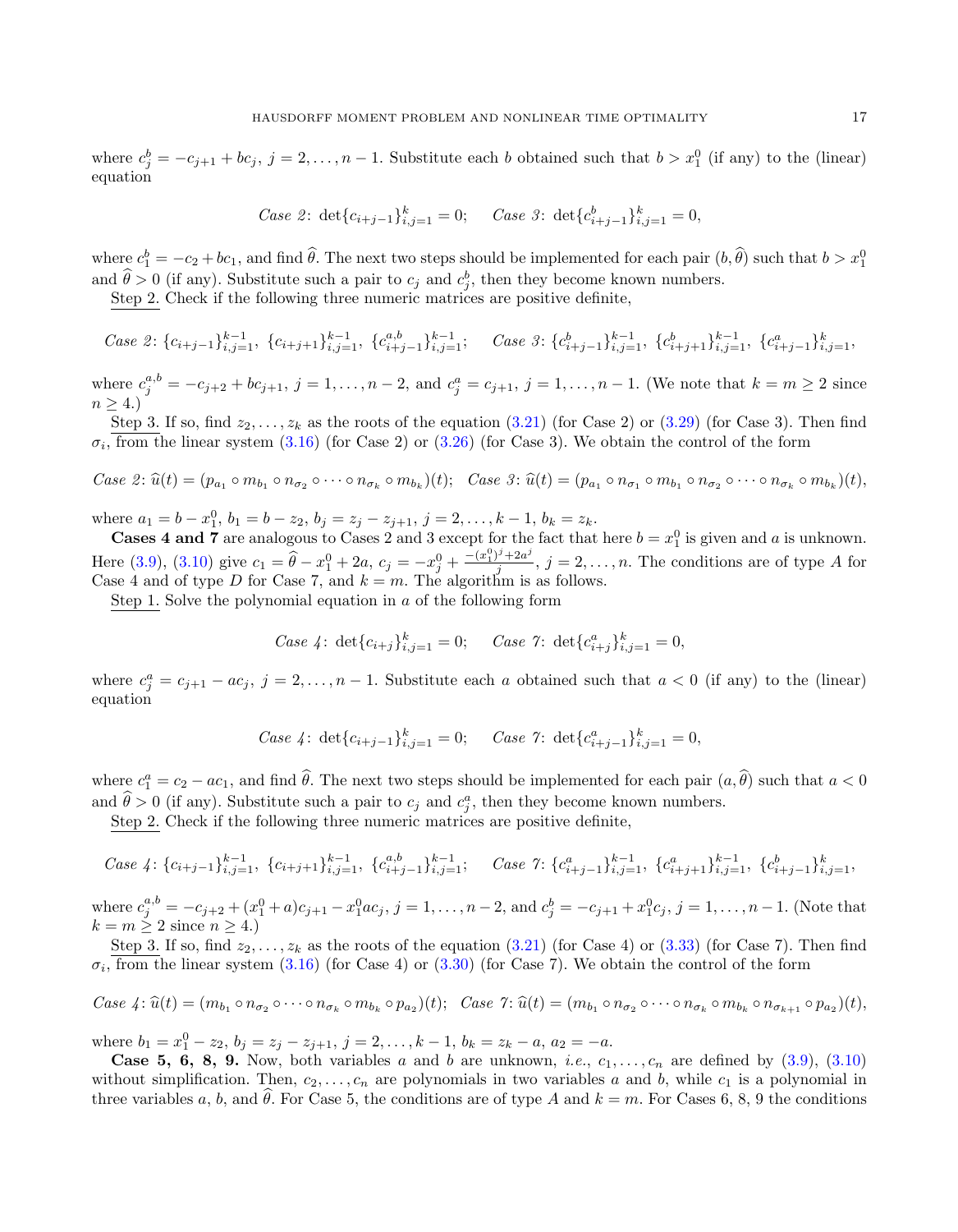are of type C, D, B respectively, and  $k = m - 1$ . In each case, we deal with three equations in the first step, two of which (for  $d = 1$  and  $d = 2$ ) are polynomial equations in a and b. In order to solve such a system, we may apply symbolic computation and find a resultant of these polynomials or apply the Gröbner basis tool [\[2\]](#page-24-4). The algorithm is as follows.

Step 1. Solve the system of two equations in  $a, b$  of the following form

<span id="page-17-0"></span>Case 5: 
$$
\begin{cases} \det\{c_{i+j}\}_{i,j=1}^k = 0, \\ \det\{c_{i+j+1}\}_{i,j=1}^k = 0, \end{cases}
$$
 Case 6: 
$$
\begin{cases} \det\{c_{i+j}^b\}_{i,j=1}^k = 0, \\ \det\{c_{i+j+1}\}_{i,j=1}^k = 0, \end{cases}
$$
 (4.1)  
Case 8: 
$$
\begin{cases} \det\{c_{i+j}^a\}_{i,j=1}^k = 0, \\ \det\{c_{i+j+1}^a\}_{i,j=1}^k = 0, \end{cases}
$$
 (4.1)  

$$
\begin{cases} \det\{c_{i+j+1}^a\}_{i,j=1}^k = 0, \\ \det\{c_{i+j+1}^a\}_{i,j=1}^k = 0. \end{cases}
$$

Substitute each pair  $(a, b)$  obtained such that  $a < 0$  and  $b > x_1^0$  (if any) to the (linear) equation

Case 5: 
$$
\det\{c_{i+j-1}\}_{i,j=1}^k = 0
$$
, *Case 6*:  $\det\{c_{i+j-1}^b\}_{i,j=1}^k = 0$ ,

Case 8: 
$$
\det\{c_{i+j-1}^a\}_{i,j=1}^k = 0
$$
, *Case 9*:  $\det\{c_{i+j-1}^{a,b}\}_{i,j=1}^k = 0$ ,

and find  $\hat{\theta}$ . The next two steps should be implemented for each triple  $(a, b, \hat{\theta})$  such that  $a < 0, b > x_1^0$  and  $\hat{\theta} > 0$ (if any). Substitute such a triple to  $c_j$ ,  $c_j^a$ ,  $c_j^b$ ,  $c_j^{a,b}$ , then they become known numbers.

Step 2. Check if the following three numeric matrices are positive definite,

Case 5: 
$$
\{c_{i+j-1}\}_{i,j=1}^{k-1}, \{c_{i+j+1}\}_{i,j=1}^{k-1}, \{c_{i+j+1}\}_{i,j=1}^{k-1}, \{c_{i+j-1}^{a,b}\}_{i,j=1}^{k-1};
$$
 Case 6: 
$$
\{c_{i+j-1}^{b-1}\}_{i,j=1}^{k-1}, \{c_{i+j+1}^{b-1}\}_{i,j=1}^{k-1}, \{c_{i+j+1}^{b-1}\}_{i,j=1}^{k-1}, \{c_{i+j-1}^{b-1}\}_{i,j=1}^{k-1}, \{c_{i+j-1}^{a,b}\}_{i,j=1}^{k-1}, \{c_{i+j-1}^{a,b}\}_{i,j=1}^{k-1}, \{c_{i+j-1}^{b-1}\}_{i,j=1}^{k-1}, \{c_{i+j-1}^{b-1}\}_{i,j=1}^{k-1}, \{c_{i+j-1}^{b-1}\}_{i,j=1}^{k-1}, \{c_{i+j-1}^{b-1}\}_{i,j=1}^{k-1}, \{c_{i+j-1}^{b-1}\}_{i,j=1}^{k-1}, \{c_{i+j-1}^{b-1}\}_{i,j=1}^{k-1}, \{c_{i+j-1}^{b-1}\}_{i,j=1}^{k-1}, \{c_{i+j-1}^{b-1}\}_{i,j=1}^{k-1}, \{c_{i+j-1}^{b-1}\}_{i,j=1}^{k-1}, \{c_{i+j-1}^{b-1}\}_{i,j=1}^{k-1}, \{c_{i+j-1}^{b-1}\}_{i,j=1}^{k-1}, \{c_{i+j-1}^{b-1}\}_{i,j=1}^{k-1}, \{c_{i+j-1}^{b-1}\}_{i,j=1}^{k-1}, \{c_{i+j-1}^{b-1}\}_{i,j=1}^{k-1}, \{c_{i+j-1}^{b-1}\}_{i,j=1}^{k-1}, \{c_{i+j-1}^{b-1}\}_{i,j=1}^{k-1}, \{c_{i+j-1}^{b-1}\}_{i,j=1}^{k-1}, \{c_{i+j-1}^{b-1}\}_{i,j=1}^{k-1}, \{c_{i+j-1}^{b-1}\}_{i,j=1}^{k-1}, \{c_{i+j-1}^{b-1}\}_{i,j=1}^{k-1}, \{c_{i+j-1}^{b-
$$

(In Cases 6, 8 and 9, if  $n = 4$  or  $n = 5$ , then  $k = 1$ ; if so, then the conditions for the first and the second matrices should be omitted.)

Step 3. If so, find  $z_2, \ldots, z_k$  as the roots of the equation  $(3.21), (3.29), (3.33), (3.25)$  $(3.21), (3.29), (3.33), (3.25)$  $(3.21), (3.29), (3.33), (3.25)$  $(3.21), (3.29), (3.33), (3.25)$  $(3.21), (3.29), (3.33), (3.25)$  $(3.21), (3.29), (3.33), (3.25)$  $(3.21), (3.29), (3.33), (3.25)$  and find  $\sigma_i$ , from the linear system  $(3.16)$ ,  $(3.26)$ ,  $(3.30)$ ,  $(3.22)$  respectively for Cases 5, 6, 8, 9. The control is of the form

Case 5: 
$$
\hat{u}(t) = (p_{a_1} \circ m_{b_1} \circ n_{\sigma_2} \circ \cdots \circ n_{\sigma_k} \circ m_{b_k} \circ p_{a_2})(t);
$$
  
\nCase 6:  $\hat{u}(t) = (p_{a_1} \circ n_{\sigma_1} \circ m_{b_1} \circ n_{\sigma_2} \circ \cdots \circ n_{\sigma_k} \circ m_{b_k} \circ p_{a_2})(t);$   
\nCase 8:  $\hat{u}(t) = (p_{a_1} \circ m_{b_1} \circ n_{\sigma_2} \circ \cdots \circ n_{\sigma_k} \circ m_{b_k} \circ n_{\sigma_{k+1}} \circ p_{a_2})(t);$   
\nCase 9:  $\hat{u}(t) = (p_{a_1} \circ n_{\sigma_1} \circ m_{b_1} \circ n_{\sigma_2} \circ \cdots \circ n_{\sigma_k} \circ m_{b_k} \circ n_{\sigma_{k+1}} \circ p_{a_2})(t),$ 

where  $a_1 = b - x_1^0$ ,  $b_1 = b - z_2$ ,  $b_j = z_j - z_{j+1}$ ,  $j = 2, ..., k - 1$ ,  $b_k = z_k - a$ ,  $a_2 = -a$ .

We emphasize that, for any n, in the worst case, a system of two polynomial equations in two variables should be solved.

Remark 4.1. There exist well-known methods for solving polynomial equations in one variable. For solving a system of two polynomial equations in two variables, one can use a resultant of these two polynomials; another way is to use the Gröbner basis technique [\[2\]](#page-24-4). In any case, the idea is to exclude a or b from the system and get a polynomial in one variable.

However, these methods involve symbolic computation and are therefore hardly applicable even for not very large n. Alternatively, one can solve this system numerically. In this case, the following observation may be helpful. For all odd j, the equality [\(3.12\)](#page-8-1) gives that  $c_j \geq 0$ . Hence, [\(3.10\)](#page-8-4) implies that a and b satisfy the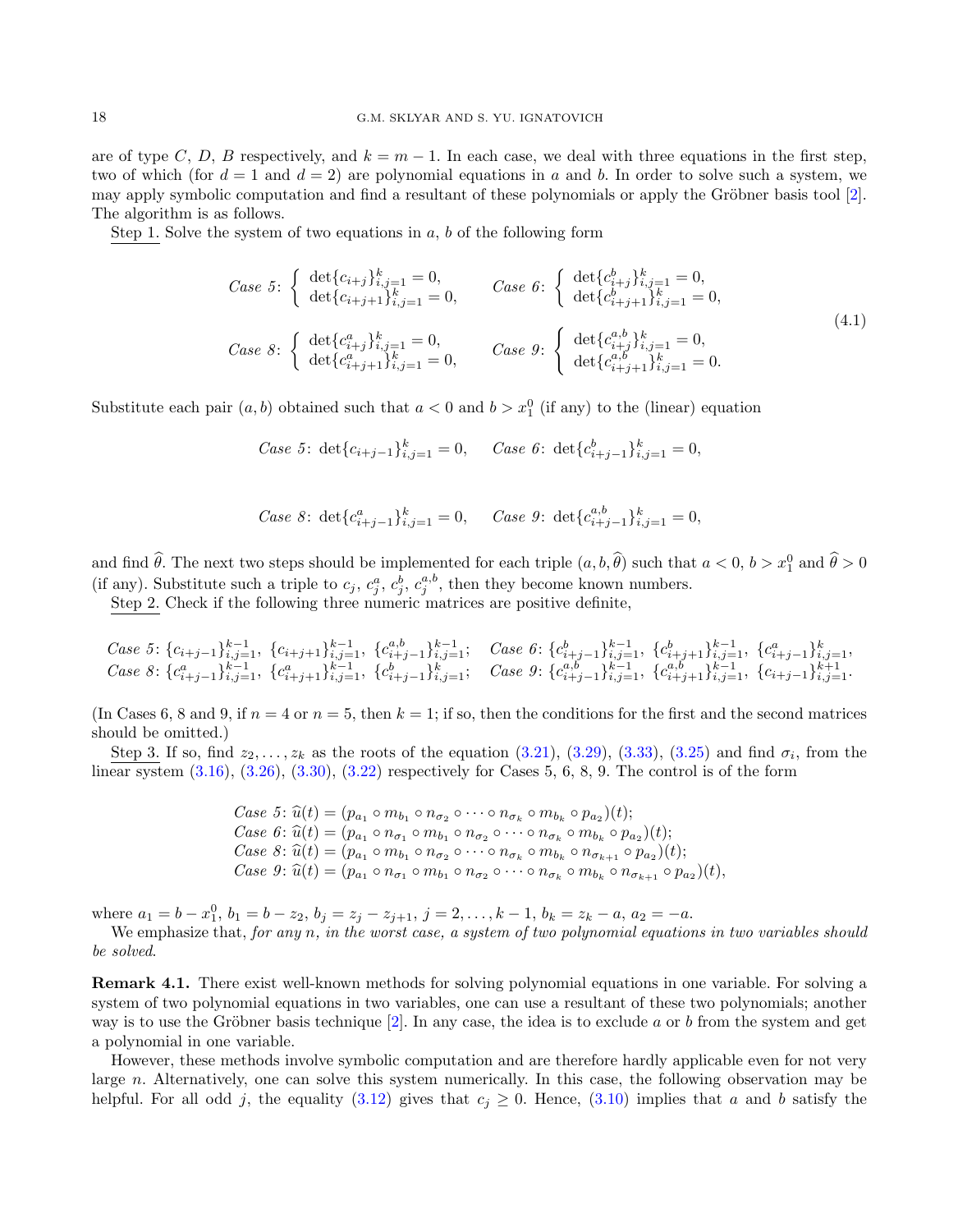following estimates

<span id="page-18-3"></span>
$$
b^{j} + |a|^{j} \le \frac{1}{2}((x_{1}^{0})^{j} - jx_{j}^{0}) \text{ for any odd } j \ge 3.
$$
 (4.2)

They can be used for numerical solving the system [\(4.1\)](#page-17-0). For example, one can generate a mesh in the twodimensional domain for  $(a, b)$  described by the inequalities  $(4.2)$ , and find the points at which the values of both polynomials of the system are close to zero. Then, considering a neighborhood of each such point, one finds a solution of the system of two polynomials (by use of some numerical method or by interpolation) or shows that these is no solution in this neighborhood. Here, only numerical calculations are performed. Although finding values of polynomials takes more time for large n, a mesh itself remains two-dimensional for all  $n$ .

Summarizing, we formulate our main result. The following theorem contains a general description of the solution of the time-optimal control problem  $(2.1), (2.2)$  $(2.1), (2.2)$  $(2.1), (2.2)$ . It should be supplemented by Lemma [3.1](#page-9-0) for a specific implementation of the listed cases.

<span id="page-18-0"></span>**Theorem 4.2.** The time-optimal control problem [\(2.1\)](#page-3-2), [\(2.2\)](#page-3-3), where  $n \geq 4$ , is reduced to solving a truncated Hausdorff moment problem. For generic points with  $x_1^0 > 0$ , four (if n is even) or five (if n is odd) cases of the optimal control are possible. These cases are listed in Table [1:](#page-10-0) cases  $1, 3, 5, 7, 9$  correspond to odd n and cases 2, 4, 6, 8 correspond to even n.

In Case 1 one needs solving one linear equation for  $\widehat{\theta}$ , checking three matrices for positive definiteness, solving one polynomial equation in one variable for  $z_i$ , and solving one linear system for  $\sigma_i$ .

In Cases 2, 3, 4, 7 one needs solving one polynomial equation for a or b, one linear equation for  $\hat{\theta}$ , checking three matrices for positive definiteness, solving one polynomial equation in one variable for  $z_i$ , and solving one linear system for  $\sigma_i$ .

In Cases 5, 6, 8, 9 one needs solving a system of two polynomial equations for a and b, one linear equation for  $\theta$ , checking three matrices for positive definiteness, solving one polynomial equation in one variable for  $z_i$ , and solving one linear system for  $\sigma_i$ .

<span id="page-18-2"></span>**Remark 4.3.** For a generic point with  $x_1^0 < 0$  one can formulate the result similarly to Theorem [4.2.](#page-18-0) Alternatively, let us consider the starting point

$$
\widetilde{x}^0 = (-x_1^0, -x_2^0, x_3^0, \dots, (-1)^{n-1} x_n^0).
$$

Then  $\tilde{x}_1^0 > 0$  and, obviously, if  $\hat{u}(t)$  is an optimal control for the point  $\tilde{x}^0$ , then  $-\hat{u}(t)$  is an optimal control<br>for the point  $x^0$ . For non-generic points  $x^0$ , a similar analysis can be carried out. for the point  $x^0$ . For non-generic points  $x^0$ , a similar analysis can be carried out. However, for examples using float-point computations, one can consider  $x^0$  as generic. The result for the case  $x_1^0 = 0$ , which is considered as non-generic in this paper, also can be easily deduced from Theorem [4.2.](#page-18-0)

### 5. Examples

<span id="page-18-1"></span>We illustrate our algorithm by the time-optimal control problem for the four-dimensional system

<span id="page-18-4"></span>
$$
\dot{x}_1 = u, \quad \dot{x}_2 = x_1, \quad \dot{x}_3 = x_1^2, \quad \dot{x}_4 = x_1^3. \tag{5.1}
$$

Here  $n = 4$  and  $m = 2$ . We suppose that our initial points are generic; at least, that it true when we deal with float point calculations. To solve the concrete examples given below, we used Python with SymPy library.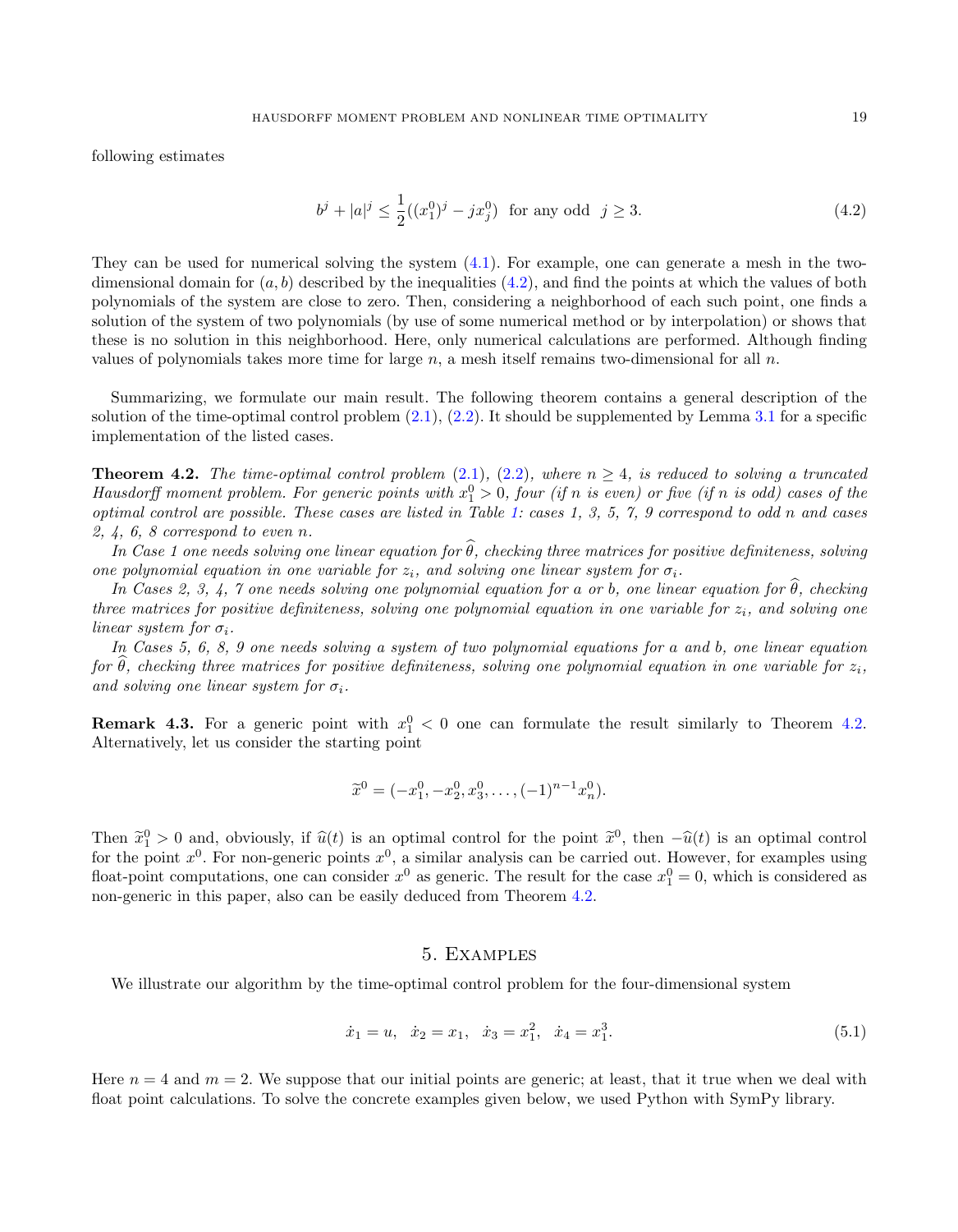# 5.1. Initial point  $x^0 = (1, -2, -6, 2)$

We discuss this example in detail in order to demonstrate application of our algorithm. Since  $n$  is even, we have to check four cases, namely, Cases 2, 4, 6 and 8 from Table [1.](#page-10-0) In each case, we apply the corresponding conditions described in Lemma [3.1,](#page-9-0) as is explained in Section [4.](#page-14-0)

First, we substitute the initial point to [\(3.10\)](#page-8-4) and write  $c_i$  as polynomials in  $\hat{\theta}$ , a and b,

<span id="page-19-0"></span>
$$
c_1 = \hat{\theta} + 1 - 2b + 2a, \quad c_2 = \frac{5}{2} - b^2 + a^2, \quad c_3 = \frac{19}{3} - \frac{2}{3}b^3 + \frac{2}{3}a^3, \quad c_4 = -\frac{15}{4} - \frac{1}{2}b^4 + \frac{1}{2}a^4. \tag{5.2}
$$

**Case 2.** Here  $k = 2$ ,  $a = 0$  and the conditions are of type A. Substituting  $a = 0$  to [\(5.2\)](#page-19-0), we get

$$
c_1 = \hat{\theta} + 1 - 2b
$$
,  $c_2 = \frac{5}{2} - b^2$ ,  $c_3 = \frac{19}{3} - \frac{2}{3}b^3$ ,  $c_4 = -\frac{15}{4} - \frac{1}{2}b^4$ .

In Step 1, we first consider the polynomial equation

$$
\begin{vmatrix} c_2 & c_3 \ c_3 & c_4 \end{vmatrix} = \frac{1}{18}b^6 - \frac{5}{4}b^4 + \frac{76}{9}b^3 + \frac{7}{4}b^2 - \frac{3203}{72} = 0.
$$

Solving it numerically, we find that it has a unique positive root  $b \approx 1.81215 > x_1^0$ . Substituting it to  $c_i$ , we get  $c_1 \approx \hat{\theta} - 2.62429$ ,  $c_2 \approx -0.78388$ ,  $c_3 \approx 2.36609$ , and substitute them to the linear equation

$$
\begin{vmatrix} c_1 & c_2 \ c_2 & c_3 \end{vmatrix} = 0,
$$

which gives  $\widehat{\theta} \approx 2.88399 > 0$  and, therefore,  $c_1 \approx 0.25969.$ 

Now, let us pass to Step 2. We have three one-dimensional matrices,  $c_1$ ,  $c_3$ , and  $c_1^{a,b}$ , and we should check if they are positive definite. We have  $c_1 \approx 0.25969$  and  $c_3 \approx 2.36609$ . However,  $c_1^{a,b} = -c_3 + bc_2 \approx -3.78659 < 0$ . Therefore, in Case 2, there are no suitable controls.

**Case 4.** Here  $k = 2$ ,  $b = x_1^0 = 1$  and the conditions are of type A. Substituting  $b = x_1^0 = 1$  to [\(5.2\)](#page-19-0), we get

$$
c_1=\widehat{\theta}+1+2a, \ \ c_2=\frac{3}{2}+a^2, \ \ c_3=\frac{17}{3}+\frac{2}{3}a^3, \ \ c_4=-\frac{9}{4}+\frac{1}{2}a^4.
$$

In Step 1 we first consider the equation

$$
\begin{vmatrix} c_2 & c_3 \ c_3 & c_4 \end{vmatrix} = \frac{1}{18}a^6 + \frac{3}{4}a^4 - \frac{68}{9}a^3 - \frac{9}{4}a^2 - \frac{2555}{72} = 0,
$$

which has a unique negative root  $a \approx -1.66366$ . Substituting it to  $c_i$ , we get  $c_1 \approx \theta - 4.32731$ ,  $c_2 \approx 4.26776$ ,  $c_3 \approx 2.59693$ . Then, we consider the linear equation

$$
\begin{vmatrix} c_1 & c_2 \\ c_2 & c_3 \end{vmatrix} = 0,
$$

which gives  $\widehat{\theta} \approx 11.34087$ . Then  $c_1 \approx 7.01356$ .

Now we turn to Step 2. Again, we have three one-dimensional matrices  $c_1, c_3, c_1^{a,b}$ . We have  $c_1 \approx 7.01356 > 0$ ,  $c_3 \approx 2.59693 > 0$ , and  $c_1^{a,b} = -c_3 + (a+1)c_2 - ac_1 \approx 6.23889 > 0$ , therefore, all the conditions hold.

Then, we pass to Step 3. From [\(3.21\)](#page-11-2) we find  $z_2$  as a root of the equation  $c_1z-c_2=0$ , which gives  $z_2 \approx 0.60850$ . Finally, [\(3.16\)](#page-10-1) contains the equation  $c_1 = \sigma_2$ , which gives  $\sigma_2 \approx 7.01356$ .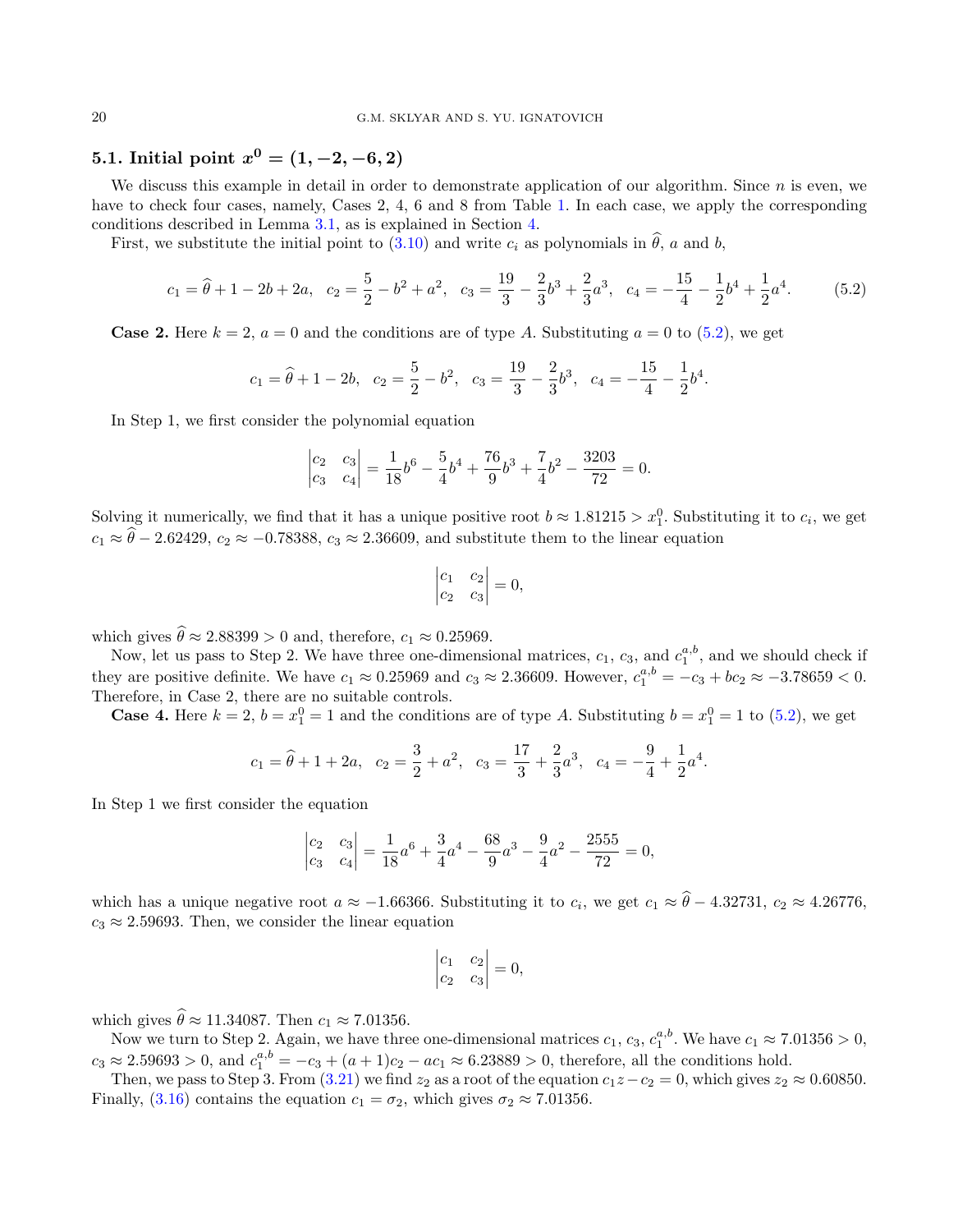

<span id="page-20-0"></span>FIGURE 2. Components of the optimal trajectory: (a)  $x^0 = (1, -2, -6, 2);$ (b)  $x^0 = (1, -2, -\frac{12}{5}, 2).$ 

Therefore, the control is  $\hat{u}(t) = (m_{b_1} \circ n_{\sigma_2} \circ m_{b_2} \circ p_{a_2})(t)$ , where  $b_1 = x_1^0 - z_2 \approx 0.39150$ ,  $b_2 = z_2 - a \approx 2.27216$ ,  $z_2 = -a \approx 1.66366$ . In other words, it takes the values  $-1, 0, -1, 1$  successively and its sw  $a_2 = -a \approx 1.66366$ . In other words, it takes the values  $-1, 0, -1, 1$  successively and its switching moments equal

$$
t_1 = b_1 \approx 0.39150
$$
,  $t_2 = t_1 + \sigma_2 \approx 7.40506$ ,  $t_3 = t_2 + b_2 \approx 9.67722$ ,

hence,

$$
\widehat{u}(t) = \begin{cases}\n-1 & \text{for } 0 \le t < 0.39150, \\
0 & \text{for } 0.39150 \le t < 7.40506, \\
-1 & \text{for } 7.40506 \le t < 9.67722, \\
1 & \text{for } 9.67722 \le t \le 11.34087.\n\end{cases}
$$

The components of the corresponding trajectory  $\hat{x}(t)$  are shown in Figure [2](#page-20-0) (a).

**Case 6.** Here  $k = 1$  and the conditions are of type C. In Step 1, we consider the system of two polynomial equations

$$
\begin{cases} c_2^b = -\frac{2}{3}a^3 + \frac{2}{3}b^3 + b(a^2 - b^2 + \frac{5}{2}) - \frac{19}{3} = 0, \\ c_3^b = -\frac{1}{2}a^4 + \frac{1}{2}b^4 + b(\frac{2}{3}a^3 - \frac{2}{3}b^3 + \frac{19}{3}) + \frac{7}{4} = 0. \end{cases}
$$

Let us exclude b from this system by use of the resultant of the polynomials  $c_2^b$  and  $c_3^b$  (alternatively, the Gröbner basis tool could be applied). To this end, let us write them as polynomials of  $b$  with coefficients being polynomials of a,

$$
\begin{cases}\n c_2^b = -\frac{1}{3}b^3 + b(a^2 + \frac{5}{2}) - (\frac{2}{3}a^3 + \frac{19}{3}), \\
 c_3^b = -\frac{1}{6}b^4 + b(\frac{2}{3}a^3 + \frac{19}{3}) + (-\frac{1}{2}a^4 + \frac{7}{4}).\n\end{cases}
$$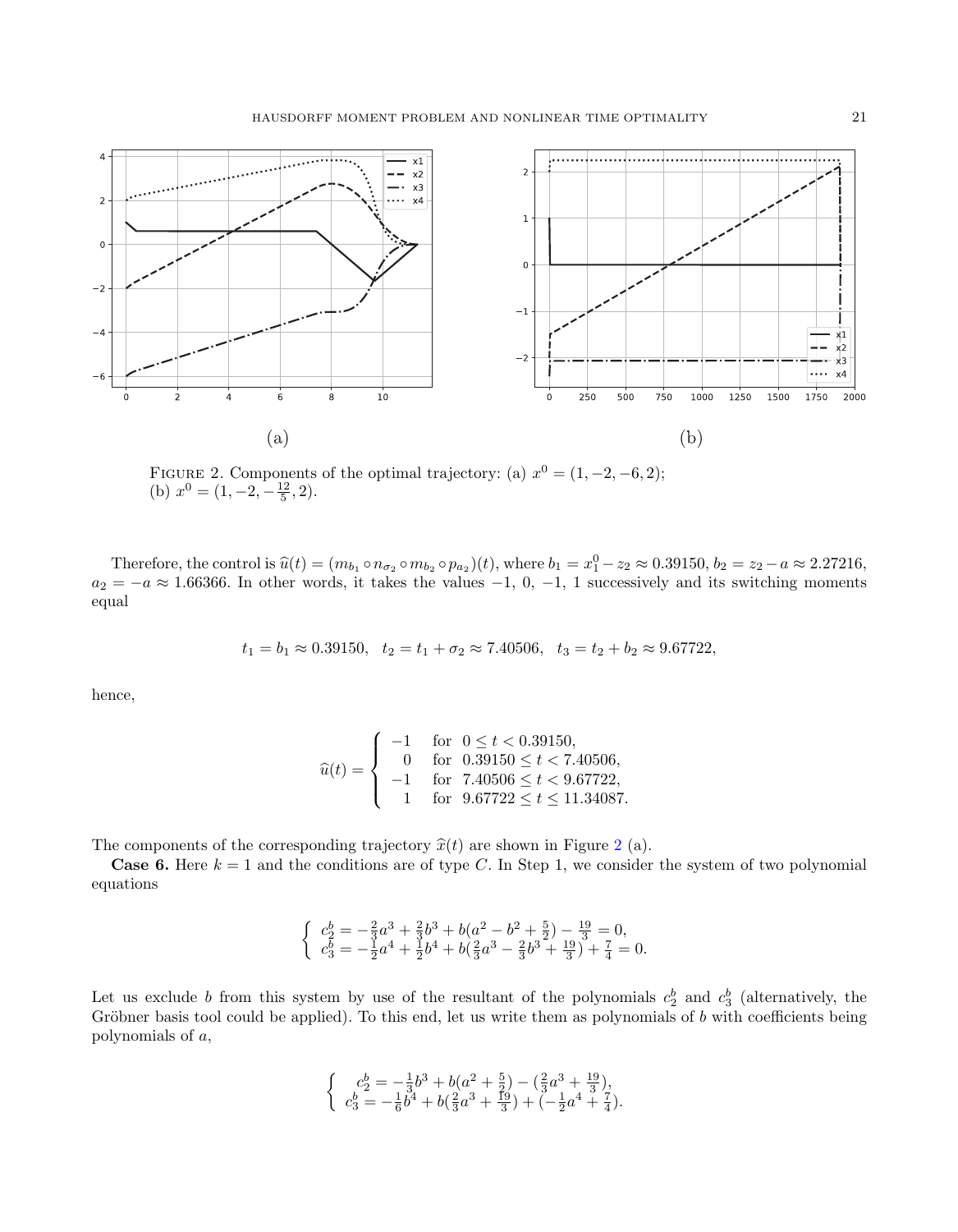We seek for such values of a for which these polynomials have a common root. As is well known  $[2]$ , such values are roots of the determinant of the Sylvester matrix,

$$
\begin{vmatrix}\n-\frac{1}{3} & 0 & e_1 & -e_2 & 0 & 0 & 0 \\
0 & -\frac{1}{3} & 0 & e_1 & -e_2 & 0 & 0 \\
0 & 0 & -\frac{1}{3} & 0 & e_1 & -e_2 & 0 \\
0 & 0 & 0 & -\frac{1}{3} & 0 & e_1 & e_2 \\
-\frac{1}{6} & 0 & 0 & e_2 & e_3 & 0 & 0 \\
0 & -\frac{1}{6} & 0 & 0 & e_2 & e_3 & 0 \\
0 & 0 & -\frac{1}{6} & 0 & 0 & e_2 & e_3\n\end{vmatrix} = 0,
$$

where we use the notation  $e_1 = a^2 + \frac{5}{2}$ ,  $e_2 = \frac{2}{3}a^3 + \frac{19}{3}$ ,  $e_3 = -\frac{1}{2}a^4 + \frac{7}{4}$ . The determinant of this matrix equals

$$
-\frac{25}{72}a^8+\frac{95}{27}a^7-\frac{11797}{1296}a^6+\frac{209}{108}a^5+\frac{20999}{1152}a^4-\frac{18829}{216}a^3+\frac{3359}{288}a^2-\frac{487745}{2304}
$$

.

This polynomial has two negative roots,  $a \approx -1.66181$  and  $a \approx -1.40390$ . Substituting them to the system, we get the unique pair a, b such that  $a < 0$  and  $b > x_1^0$ , namely,  $a \approx -1.40390$  and  $b \approx 2.98306$ .

Substituting these values to [\(5.2\)](#page-19-0), we get  $c_1 \approx \theta - 7.77392$  and  $c_2 \approx -4.42772$ . Then we find  $\theta$  from the equation

$$
c_1^b = -c_2 + bc_1 = 0,
$$

which gives  $\hat{\theta} \approx 6.28964 > 0$ . Then  $c_1 \approx -1.48429$ .

Now we pass to Step 2. Since  $k = 1$ , here we have only one one-dimensional matrix  $c_1^a$ . Since  $c_1^a = c_2 - ac_1 \approx$  $-6.51151 < 0$ , it is not positive definite. Therefore, in Case 6, there are no suitable controls.

**Case 8.** Here  $k = 1$  and the conditions are of type D. In Step 1, we have the following system of two equations,

$$
\begin{cases}\nc_2^a = \frac{2}{3}a^3 - \frac{2}{3}b^3 - a(a^2 - b^2 + \frac{5}{2}) + \frac{19}{3} = 0, \\
c_3^a = \frac{1}{2}a^4 - \frac{1}{2}b^4 - a(\frac{2}{3}a^3 - \frac{2}{3}b^3 + \frac{19}{3}) - \frac{7}{4} = 0.\n\end{cases}
$$

Analogously to the previous case, we exclude b from this system and obtain the polynomial in a of the form

$$
-\frac{25}{72}a^8 + \frac{95}{27}a^7 - \frac{511}{48}a^6 + \frac{817}{54}a^5 - \frac{24841}{1152}a^4 - \frac{25669}{1296}a^3 - \frac{12847}{48}a^2 + \frac{10811}{36}a - \frac{43669}{216}.
$$

This polynomial has no real roots. Hence, in Case 8, there are no suitable controls.

Therefore, we have checked all possible cases and find the unique control satisfying all the conditions (in Case 4). Hence, this control is optimal.

# 5.2. Initial point  $x^0 = (1, -2, -\frac{12}{5}, 2)$

For this initial point, analogously to the previous example, Case 4 is realized. However, now the optimal time is very large,  $\theta \approx 1907.10809$ . Components of the optimal trajectory are shown in Figure [2](#page-20-0) (b). Here we have  $z_2 \approx 0.001903$  and  $\sigma_2 \approx 1903.19513$ . Thus, almost all the time the trajectory moves with very small first component  $\hat{x}_1(t)$ , *i.e.*, in a neighborhood of the "equilibrium subspace"  $x_1 = 0$ . This shows that  $x^0$  is close to the boundary of the 0-controllability domain; one can prove that the point  $(1, -2, -\frac{12}{5} + \frac{1}{100}, 2)$  cannot be steered to the origin by a control satisfying the constraint  $|u| \leq 1$ .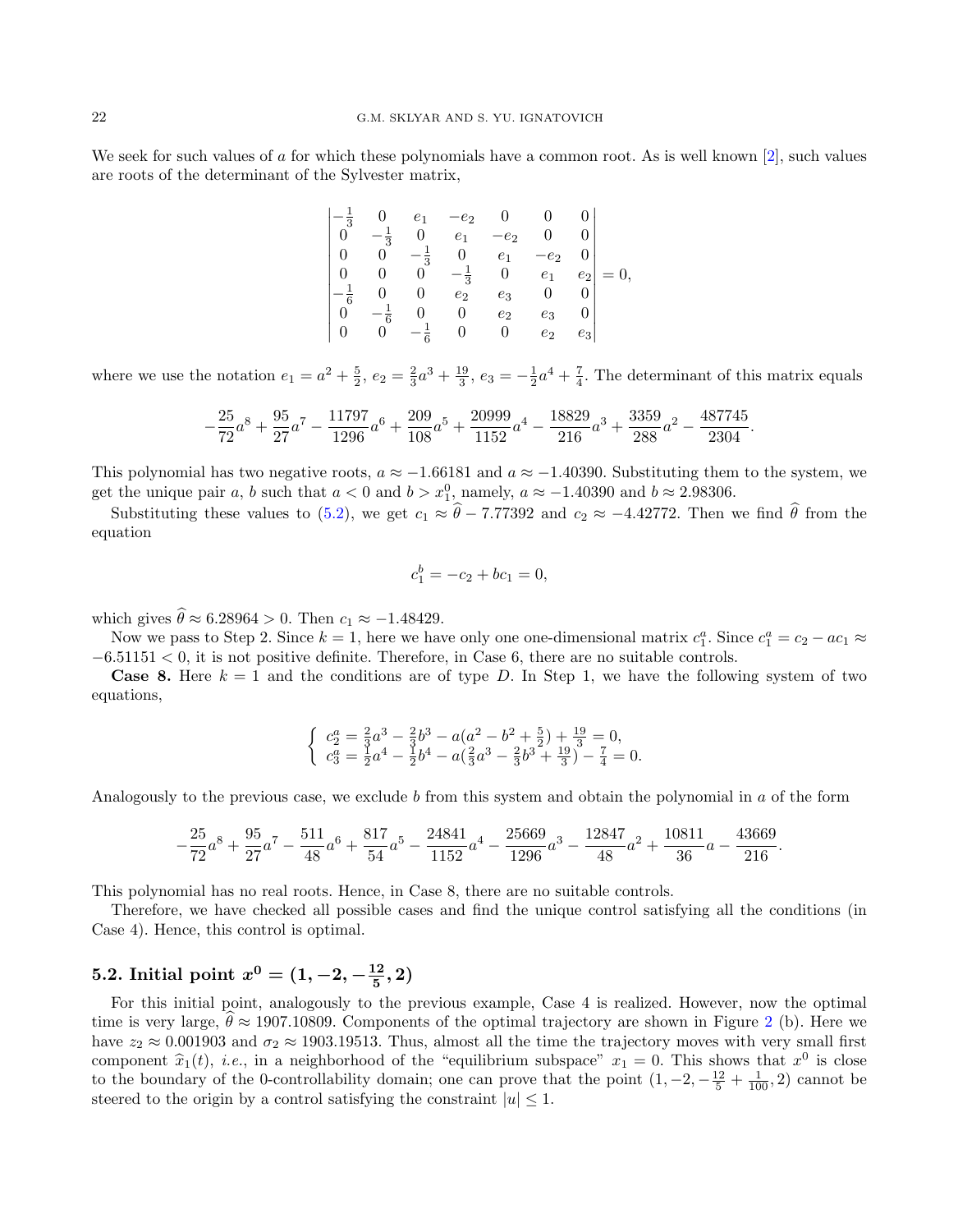

<span id="page-22-2"></span>FIGURE 3. Components of the optimal trajectory: (a)  $x^0 = (1, -8, -3.8289, -1.8792)$ ; (b)  $x^0 = (1, -8, -28.4649, -1.8792)$ .

# 5.3. Initial points  $x^0 = (1, -8, x_3^0, -1.8792)$  with  $x_3^0 = -3.8289$  and  $x_3^0 = -28.4649$ In [\[7\]](#page-25-14) the three-dimensional time-optimal control problem for the system

<span id="page-22-1"></span>
$$
\dot{x}_1 = u, \quad \dot{x}_2 = x_1, \quad \dot{x}_3 = x_1^3 \tag{5.3}
$$

was completely solved. Such a problem can be thought of as a time-optimal control problem for a fourdimensional system  $(5.1)$  where the coordinate  $x_3^0$  is free. This feature leads to more complicated structure of optimal controls (though, equations for finding optimal controls are easier); in particular, an optimal control can be one of eight possible types. Moreover, some initial points admit two optimal controls of different types. For example, let us consider the line in the four-dimensional space such that  $x_1 = 1$ ,  $x_2 = -8$ ,  $x_4 \approx -1.8792$  (the precise value can be found in [\[7\]](#page-25-14)) and  $x_3$  can be arbitrary. One can show that the optimal time  $\hat{\theta}$  as a function of  $x_3$  has two minimum points with the same minimum value, namely,  $x_3 \approx -3.8289$  and  $x_3 \approx -28.4649$ ; the minimum value is  $\hat{\theta} \approx 17.0918$ . The point  $x^0 = (1, -8, -3.8289, -1.8792)$  is not generic in the sense mentioned above: the optimal control corresponds to Case 2 with  $b = x_1^0$  or, what is the same, to Case 4 with  $a = 0$ . The optimal control for the point  $x^0 = (1, -8, -28.4649, -1.8792)$  is of Case 6. So, we obtain two different solutions for the system [\(5.3\)](#page-22-1) found in [\[7\]](#page-25-14); components of the optimal trajectories are shown in Figure [3.](#page-22-2) The obtained result shows, in particular, that controllability sets for the system [\(5.1\)](#page-18-4) can be non-convex.

# 6. Conclusion and open questions

<span id="page-22-0"></span>In the paper, the time-optimal problem  $(2.1)$ – $(2.2)$  was considered. We have shown that this problem reduces to a truncated Hausdorff moment problem. We proved that, regardless of system's dimension, only four or five cases (in dependence on the parity of dimension) of the Hausdorff moment problem arise. In these moment problems, the interval  $[a, b]$ , where the problem is stated, can be unknown. In each case one needs to solve a system of at most two polynomial equations in two variables a and b and, after that, a polynomial equation in one variable to find a control (in some cases, one solves only one or two polynomial equations in one variable). As a result, we obtain an analytic solution of the time-optimal problem  $(2.1)$ – $(2.2)$ , which is in principle the same for all dimensions.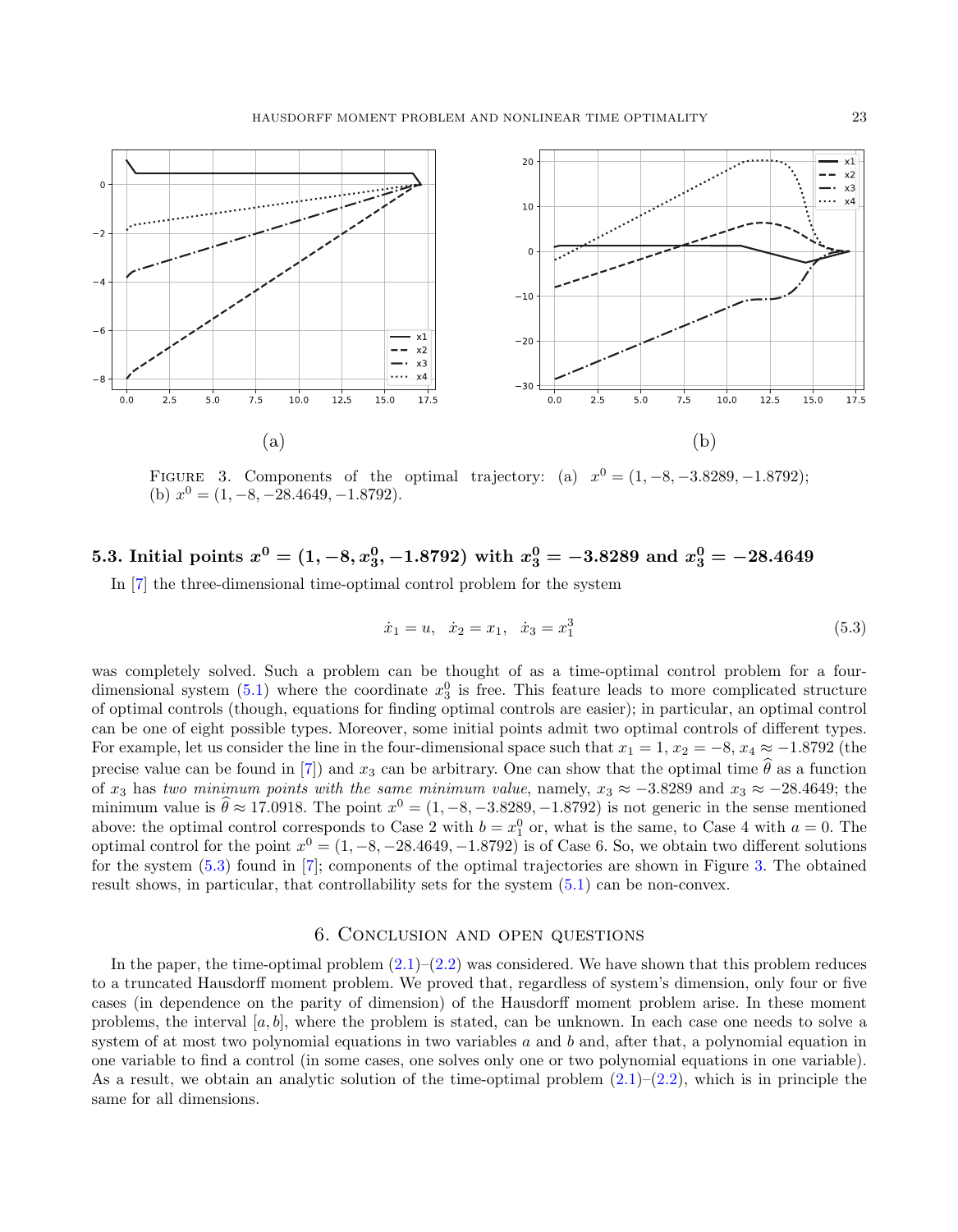Finally, we formulate *open questions and perspectives* concerning the time-optimal control problem  $(2.1)$ –  $(2.2).$  $(2.2).$ 

- 1. As was mentioned in Section [4,](#page-14-0) the 0-controllability domain of the system [\(2.1\)](#page-3-2) does not coincide with the whole space  $\mathbb{R}^n$  for  $n \geq 3$ . In this context, realization of one of the cases from Table [1](#page-10-0) means that a given point  $x^0$  belongs to the 0-controllability domain. However, the problem of an explicit analytic description of the 0-controllability domain remains unsolved except the linear case  $n = 2$  and the simplest nonlinear case  $n = 3$  studied in [\[20\]](#page-25-11). The general case  $n \geq 4$  is a topic for further research.
- 2. Each case from Table [1](#page-10-0) defines a set of points  $x^0$  for which this case is realized, *i.e.*, the corresponding control exists. A union of these sets (and their boundaries corresponding to non-generic points) is a 0 controllability domain. A question arises *if these sets can overlap*. In the general case it is possible, what was shown in [\[7\]](#page-25-14). On the other hand, examples considered above in Section [5](#page-18-1) suggest that for systems  $(2.1)$  this is not true.
- 3. If the sets from the previous question can overlap, the uniqueness of the optimal control should be studied.
- 4. Within several cases of our algorithm, when finding the optimal time, one solves a system of two polynomial equations in two variables. A resultant of these polynomials can be used, however, its degree is very high. The question is if another polynomial in one variable can be constructed having a degree less than a resultant. Alternatively, a method of effective numerical solving could be proposed, which uses a particular form of the polynomials under consideration.
- 5. As an application of the obtained results, it would be interesting to develop an algorithm for solving the time-optimal problem for systems [\(1.15\)](#page-3-0) by successive approximations, where the time-optimal problem for  $(1.14)$  is solved on each step.

# APPENDIX A. TRUNCATED HAUSDORFF MOMENT PROBLEM

<span id="page-23-0"></span>Here we recall some basic results on a truncated Hausdorff moment problem, which concern the present paper; an extensive exposition and discussions can be found in the book [\[13\]](#page-25-3).

The truncated Hausdorff moment problem on the interval  $[a, b]$  can be formulated as follows: given a sequence of numbers  $c_1, \ldots, c_n$ ,

– find out if there exists a non-decreasing function  $\sigma(z)$  such that the following moment equalities hold

<span id="page-23-1"></span>
$$
c_j = \int_a^b z^{j-1} d\sigma(z), \ \ j = 1, \dots, n; \tag{A.1}
$$

- if this is the case, determine if a solution is unique;
- if so, find the solution; if not, find solutions of the simplest form.

This problem is also called the mass distribution problem due to its mechanical interpretation: a function  $\sigma(z)$ defines a mass distribution of a rod with ends having coordinates a and b, namely,  $\sigma(z)$  equals the mass of the piece between the points  $a$  and  $z$ . Then the problem consists in finding a mass distribution if  $n$  its first moments are given; in particular,  $c_1 = \int_a^b d\sigma(z)$  equals the mass of the whole rod and  $c_2 = \int_a^b z d\sigma(z)$ ,  $c_3 = \int_a^b z^2 d\sigma(z)$ define the coordinate of its center of mass and the moment of inertia about an axis at the point  $z = 0$ .

Necessary and sufficient conditions of solvability of the Hausdorff moment problem  $(A.1)$  are based on the Markov-Lukács Theorem on non-negative polynomials  $[13, 14]$  $[13, 14]$  $[13, 14]$ . Namely, the problem  $(A.1)$  is solvable if and only if the following two matrices are non-negative definite:

– for  $n = 2m + 1$ 

<span id="page-23-2"></span>
$$
\{c_{i+j-1}\}_{i,j=1}^{m+1} \text{ and } \{-c_{i+j+1} + (a+b)c_{i+j} - abc_{i+j-1}\}_{i,j=1}^m; \tag{A.2}
$$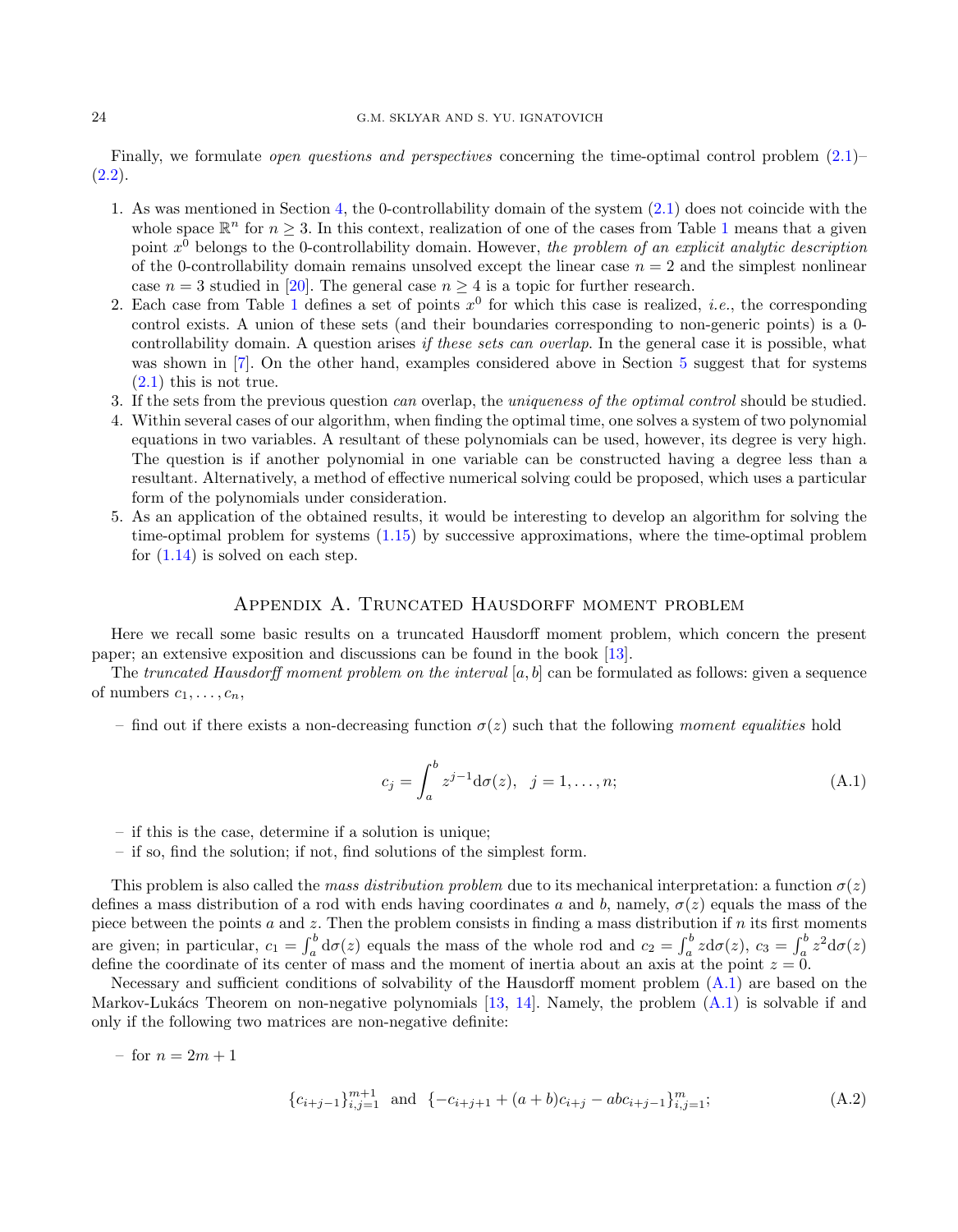– for  $n = 2m$ 

<span id="page-24-5"></span>
$$
\{c_{i+j} - ac_{i+j-1}\}_{i,j=1}^m \text{ and } \{-c_{i+j} + bc_{i+j-1}\}_{i,j=1}^m. \tag{A.3}
$$

Among possible solutions, the class of non-decreasing piecewise constant functions  $\sigma(z)$  is considered separately. Such a function describes masses that are concentrated at its points of discontinuity. Namely, if  $b \geq z_1 > \ldots > z_{k+1} \geq a$  are points of discontinuity of a piecewise constant function  $\sigma(z)$  and  $\sigma_1, \ldots, \sigma_{k+1} > 0$ are jump values at these points, then moment equalities  $(A.1)$  take the form

<span id="page-24-6"></span>
$$
c_j = \sum_{s=1}^{k+1} z_s^{j-1} \sigma_s, \quad j = 1, \dots, n. \tag{A.4}
$$

Each such function can be assigned with an *index* defined as follows: any point of the open interval  $(a, b)$  is assumed to have index 2, while points a and b are assumed to have index 1; the index of the function is defined as the sum of indexes of all its points of discontinuity. The mentioned solvability theorem can be supplemented as follows. If both matrices in  $(A.2)$  (for odd n) or in  $(A.3)$  (for even n) are positive definite, then there exists an infinite set of solutions, among which there exist exactly two solutions being non-decreasing piecewise constant functions of index n. If both matrices are non-negative and at least one of them is singular, the solution is unique; it is a non-decreasing piecewise constant function of index no greater than  $n-1$ .

Geometrically, the solvability set for the problem  $(A.1)$  is a conic hull of the curve  $\{(1, t, \ldots, t^{n-1}) : a \le t \le b\}.$ The case of positive definiteness of the matrices [\(A.2\)](#page-23-2) or [\(A.3\)](#page-24-5) means that the point  $c = (c_1, \ldots, c_n)$  belongs to the interior of the solvability set, while if one of the matrices is singular, then the point lies on the boundary of the solvability set. In the latter case the points of discontinuity of  $\sigma(z)$  can be found as roots of a polynomial explicitly expressed *via*  $c_1, \ldots, c_n$ . For example, if  $n = 2m + 1$  and the matrix  $\{c_{i+j-1}\}_{i,j=1}^{m+1}$  is singular, the points of discontinuity of  $\sigma(z)$  are the roots of the polynomial

$$
\det\left(\begin{array}{cccc} c_1 & c_2 & \cdots & c_{m+1} \\ \cdots & \cdots & \cdots & \cdots \\ c_m & c_{m+1} & \cdots & c_{2m} \\ 1 & z & \cdots & z^m \end{array}\right) = 0.
$$

When the points of discontinuity are known, the jump values are found from the system of *linear* equations  $(A.4).$  $(A.4).$ 

If the index of the solution is less than  $n-1$ , then matrices of smaller dimension are singular. Conditions given in Lemma [3.1](#page-9-0) describe such a case with the additional requirement that  $z = 0$  is not a point of discontinuity of  $\sigma(z)$ .

Acknowledgements. The authors would like to thank Sergey Shugarev for numerous discussions on the matter of the present research. We are grateful to the Editor-in-Chief and the Reviewers for their comments that allow improving the exposition of the paper.

### **REFERENCES**

- <span id="page-24-0"></span>[1] N.I. Akhiezer and M.G. Kreĭn, Some questions in the theory of moments (Russian). GONTI, Kharkov (1938). Translation: Translations of Mathematical Monographs 2, AMS (1962).
- <span id="page-24-4"></span>[2] D. Cox, J. Little and D. O'Shea, Ideals, Varieties and Algorithms. An Introduction to Computational Algebraic Geometry and Commutative Algebra. Springer, Cham (2015).
- <span id="page-24-2"></span>[3] A.F. Filippov, On some questions in the theory of optimal regulation: existence of a solution of the problem of optimal regulation in the class of bounded measurable functions (Russian). Vestnik Moskov. Univ. Ser. Mat. Meh. Astr. Fiz. Him. (1959) 25–32.
- <span id="page-24-3"></span>[4] A.F. Filippov, On certain questions in the theory of optimal control. J. SIAM Control Ser. A 1 (1962) 76–84.
- <span id="page-24-1"></span>[5] M. Fliess, Fonctionnelles causales non linéaires et indéterminées non commutatives. Bull. Soc. math. France 109 (1981) 3-40.